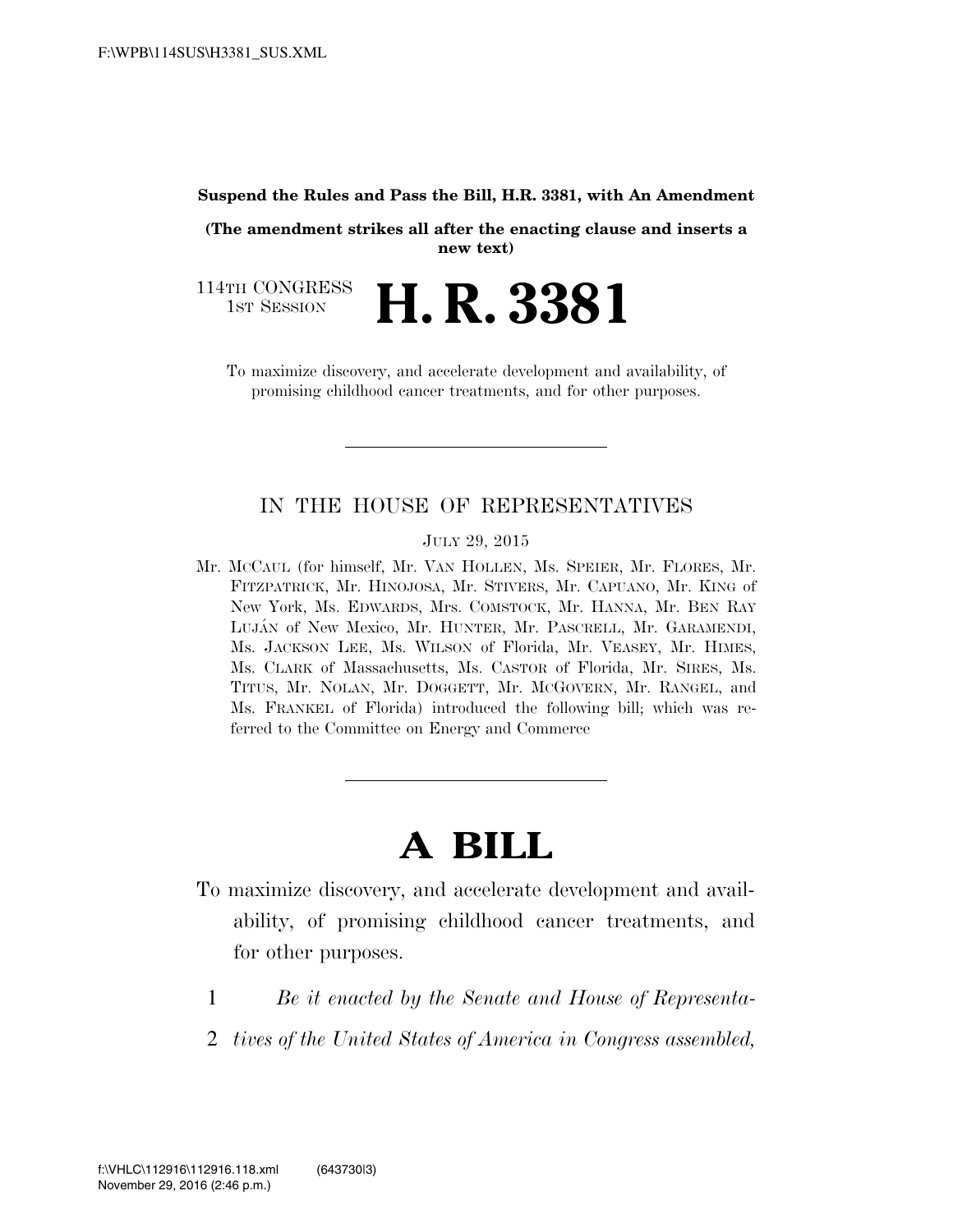#### 1 **SECTION 1. SHORT TITLE; TABLE OF CONTENTS.**

- 2 (a) SHORT TITLE.—This Act may be cited as the
- 3 ''Childhood Cancer Survivorship, Treatment, Access, and
- 4 Research Act of 2016'' or the ''Childhood Cancer STAR

5 Act''.

- 6 (b) TABLE OF CONTENTS.—The table of contents for
- 7 this Act is as follows:

Sec. 1. Short title; table of contents. Sec. 2. Findings.

#### TITLE I—MAXIMIZING RESEARCH THROUGH DISCOVERY

Subtitle A—Caroline Pryce Walker Conquer Childhood Cancer Reauthorization Act

Sec. 101. Children's cancer biorepositories and biospecimen research.

Sec. 102. Improving Childhood Cancer Surveillance.

#### Subtitle B—Pediatric Expertise at NIH

- Sec. 111. Inclusion of at least one pediatric oncologist on the National Cancer Advisory Board.
- Sec. 112. Sense of Congress regarding pediatric expertise at the National Cancer Institute.

Subtitle C—NIH Report on Childhood Cancer Activities

Sec. 121. Reporting on childhood cancer research projects.

#### TITLE II—MAXIMIZING DELIVERY: CARE, QUALITY OF LIFE, SURVIVORSHIP, AND CAREGIVER SUPPORT

Subtitle A—Childhood Cancer Survivors' Quality of Life Act

- Sec. 201. Cancer survivorship programs.
- Sec. 202. Grants to improve care for pediatric cancer survivors.
- Sec. 203. Comprehensive long-term follow-up services for pediatric cancer survivors.
- Sec. 204. Survivorship demonstration project.

Subtitle B—Coverage and Payment of High Quality Care

Sec. 211. Report by the Comptroller General.

### 8 **SEC. 2. FINDINGS.**

9 Congress makes the following findings: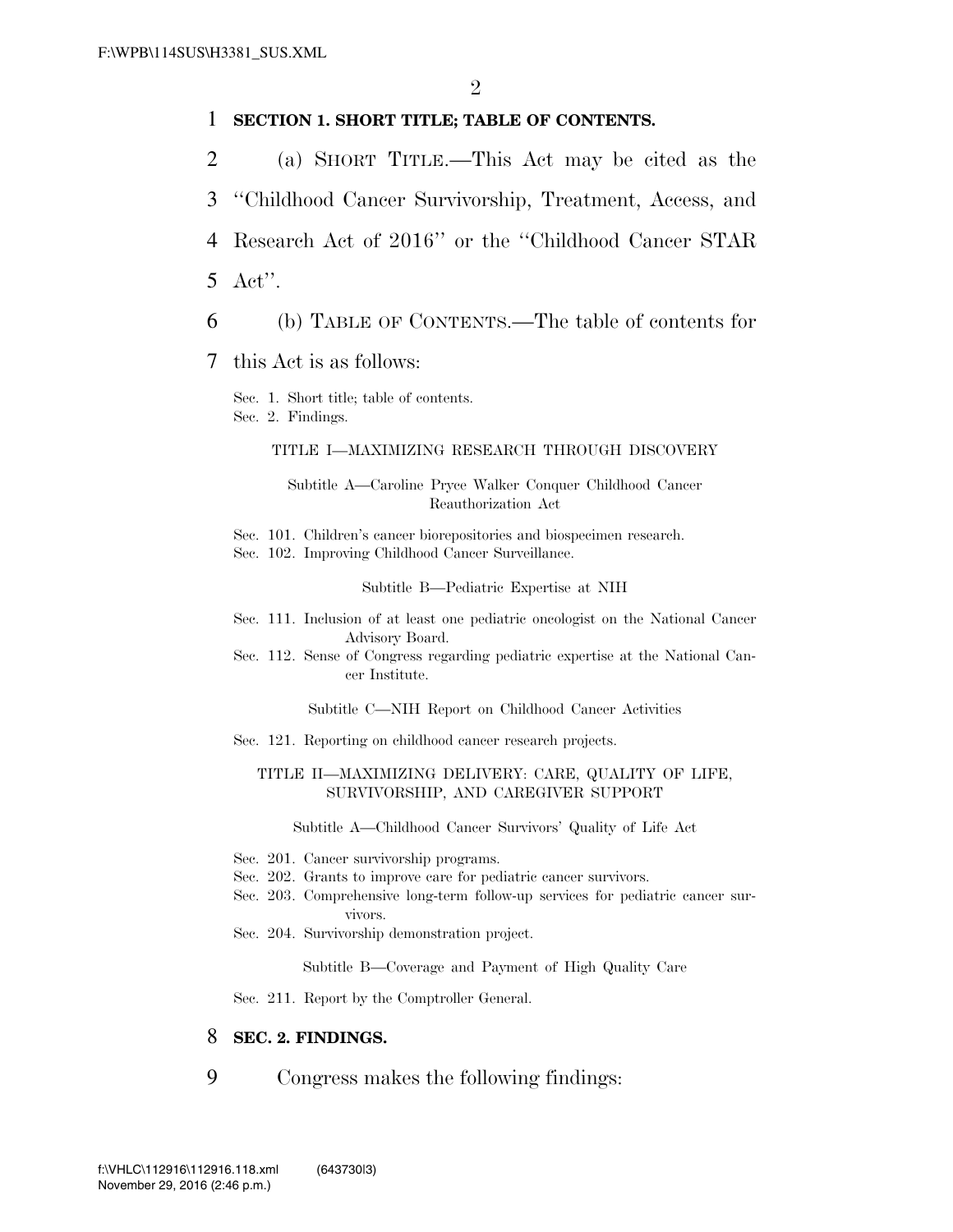(1) Each year in the United States there are an estimated 15,780 children between birth and the age of 19 diagnosed with cancer. Approximately 1 in 285 children in the United States will be diagnosed with cancer before their 20th birthday. (2) In 1960, only 4 percent of children with cancer survived more than 5 years, but today, cure rates have increased to over 80 percent for children and adolescents under age 20. (3) While the cure rates for some childhood cancers are now over 80 percent, the survival rates for many types of cancers in children remain ex- tremely low. (4) According to the Centers for Disease Con- trol and Prevention, cancer continues to be the lead- ing cause of death by disease in children and adoles- cents under the age of 14. (5) By 2020, the population of childhood can- cers survivors is expected to be 500,000 individuals. (6) As many as two-thirds of childhood cancer survivors are likely to experience at least one late ef- fect of treatment, with as many as one-fourth expe- riencing a late effect that is serious or life-threat- ening. Common late effects of childhood cancer are neurocognitive, psychological, cardiopulmonary, en-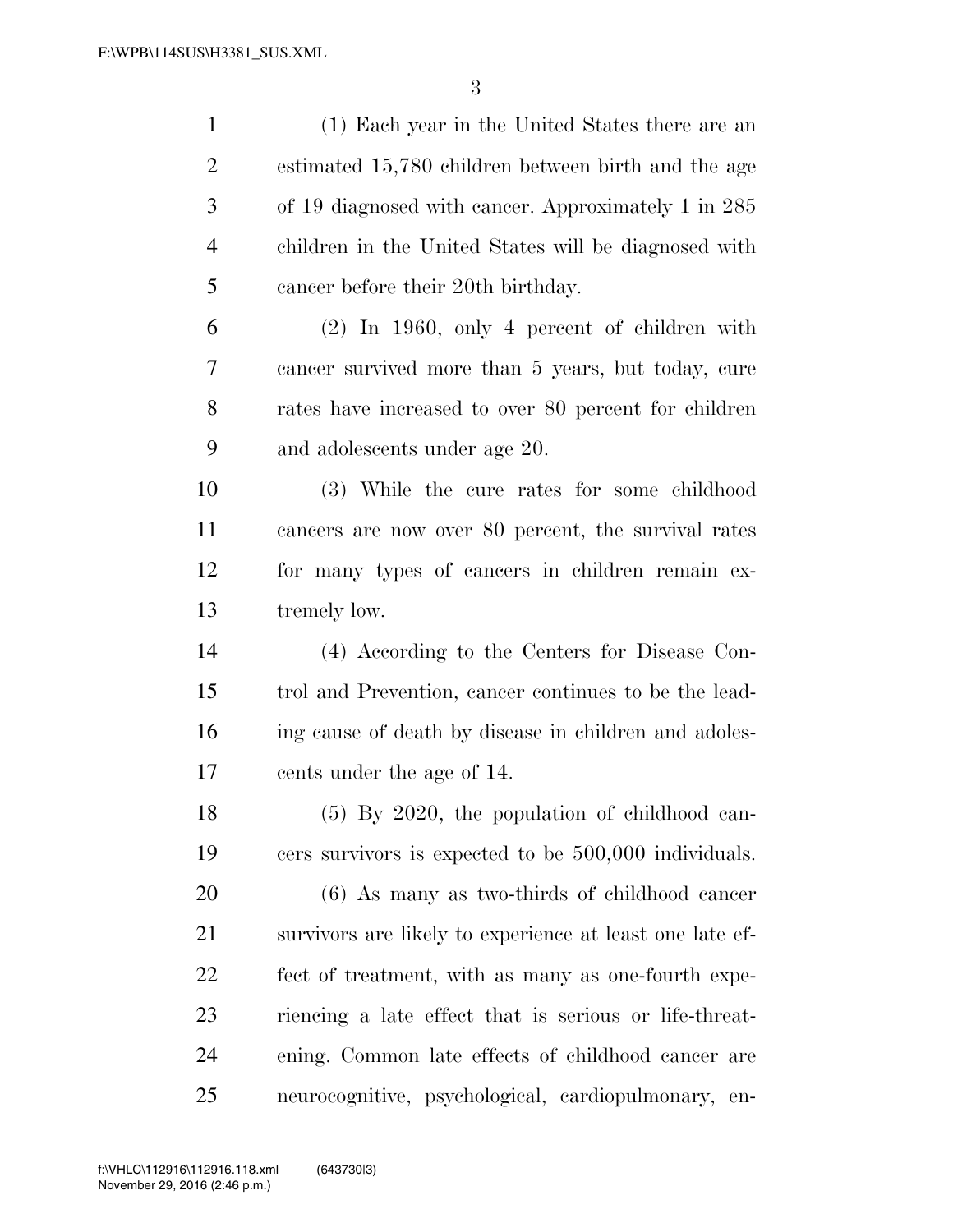- docrine, and musculoskeletal effects, secondary ma-lignancies, and early death.
- (7) As a result of disparities in the delivery of cancer care, minority, low-income, and other medi- cally underserved children are more likely to be diag- nosed with late stage disease, experience poorer treatment outcomes, have shorter survival time with less quality of life, and experience a substantially greater likelihood of cancer death.

 (8) Collection of biospecimens, along with clin- ical and outcome data, on children and adolescents with cancer in the United States is necessary to im- prove childhood and adolescent cancer treatments and cures. Currently biospecimens, and clinical and outcome data, are collected for less than half of chil-dren in the United States with cancer.

 (9) The late effects of cancer treatment may change as therapies evolve, which means that the monitoring and care of cancer survivors may need to be modified on a routine basis.

 (10) Despite the intense stress caused by child- hood cancer, there is a lack of standardized and co- ordinated psychosocial care for the children and their families, from the date of diagnosis through treatment and survivorship.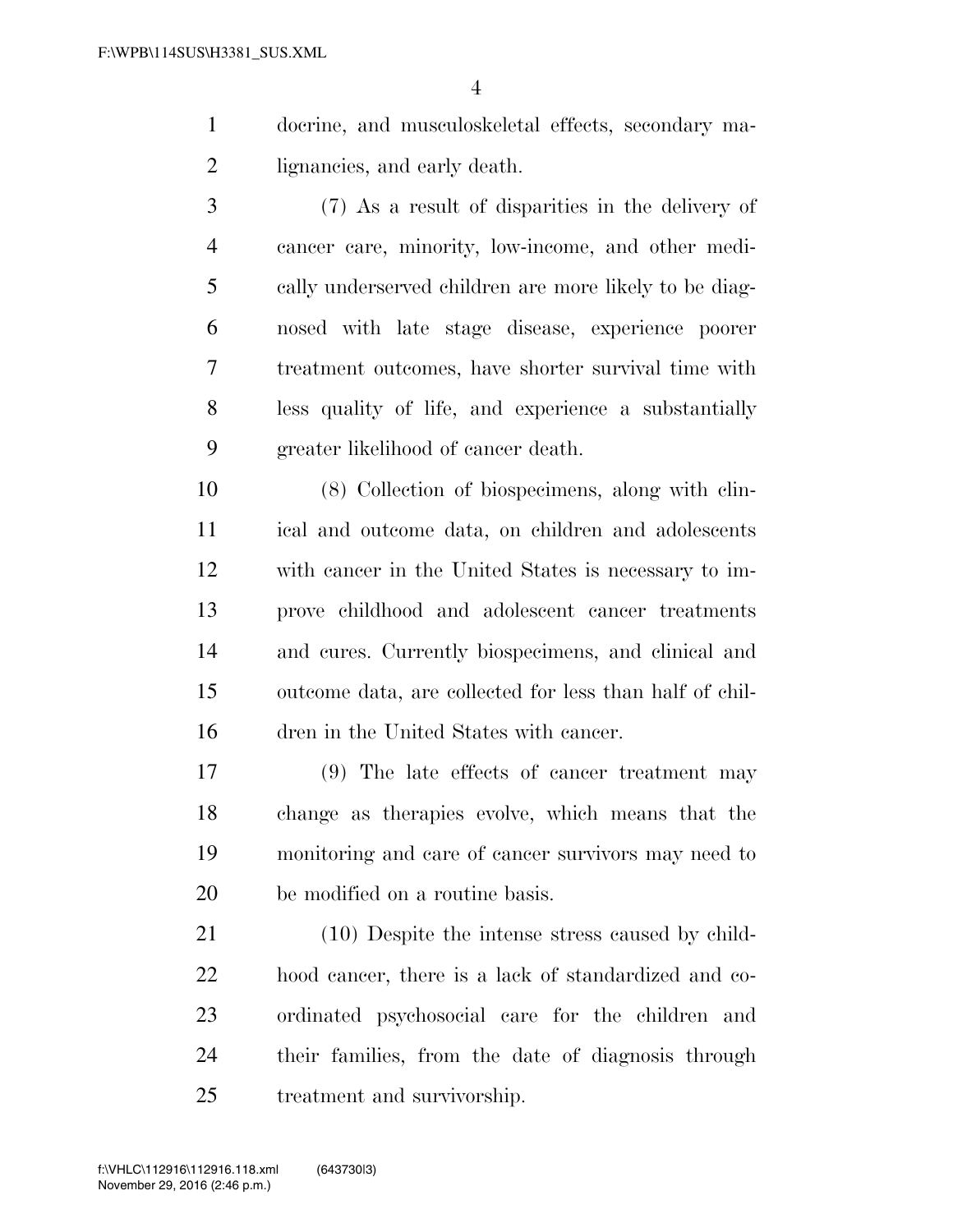(11) The Institute of Medicine, in its report on cancer survivorship entitled ''Childhood Cancer Sur- vivorship: Improving Care and Quality of Life'', states that an organized system of care and a meth-od of care for pediatric cancer survivors is needed.

 (12) Focused and well-designed research and pilot health delivery programs can answer questions about the optimal ways to provide health care, fol- low-up monitoring services, and survivorship care to those diagnosed with childhood cancer and con- tribute to improvements in the quality of care and quality of life of those individuals through adult-hood.

 (13) The National Institutes of Health, includ- ing the National Cancer Institute, invest approxi- mately half of their annual appropriations to support basic research that serves as the foundation for translational and clinical research for all diseases and conditions, with the potential to lead to break- throughs for children with cancer. Virtually all progress against cancer—in both children and adults—has been founded in basic research, often in areas not directly related to the disease.

 (14) The National Cancer Institute supports a number of key research programs specifically to ad-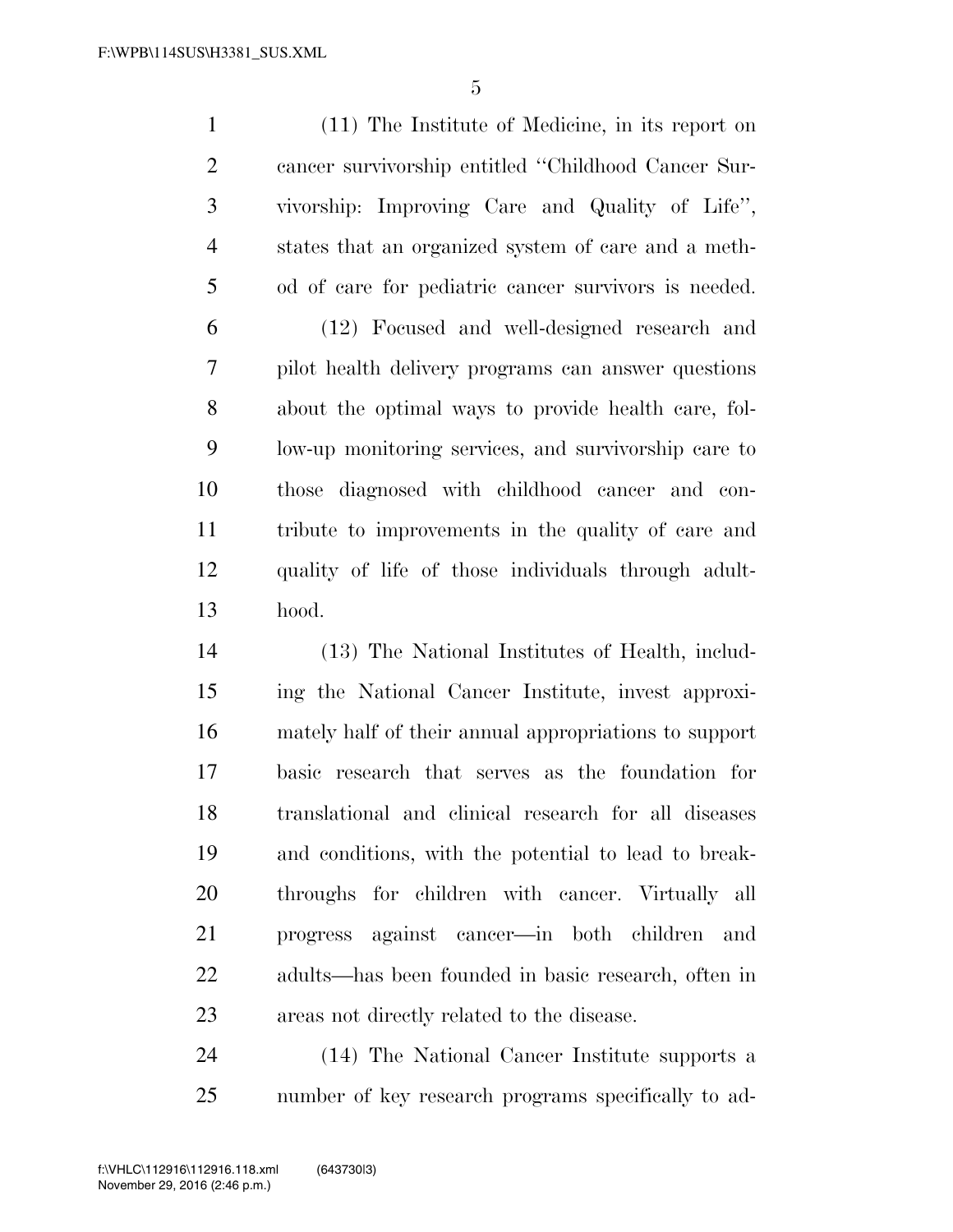vance childhood cancer care, including precision medicine clinical trials for children with cancer, the Children's Oncology Group (part of the National Clinical Trials Network of the National Cancer In- stitute), the Pediatric Preclinical Testing Consor- tium, the Pediatric Brain Tumor Consortium, the Childhood Cancer Survivor Study, the Therapeuti- cally Applicable Research to Generate Effective Treatments program and related pediatric cancer genomics research (including the Pediatric MATCH Precision Medicine trial), and the Pediatric Oncology Branch (part of the intramural program of the Na- tional Cancer Institute, whose mission is to develop new treatments for pediatric cancer). **TITLE I—MAXIMIZING RE- SEARCH THROUGH DIS- COVERY Subtitle A—Caroline Pryce Walker Conquer Childhood Cancer Re- authorization Act SEC. 101. CHILDREN'S CANCER BIOREPOSITORIES AND BIO- SPECIMEN RESEARCH.**  Section 417E of the Public Health Service Act (42 U.S.C. 285a–11) is amended—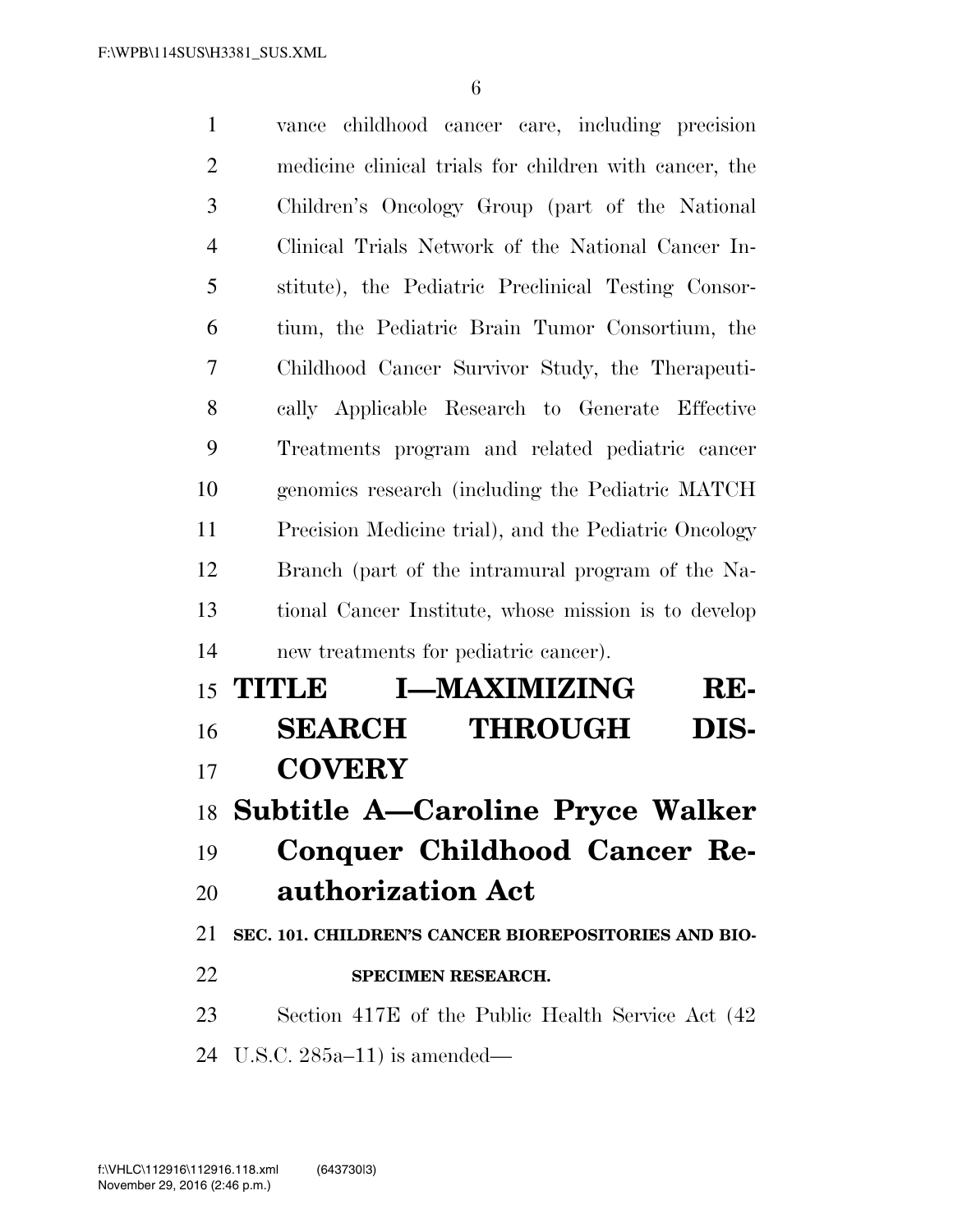(1) by striking subsection (a) and inserting the following:

''(a) CHILDREN'S CANCER BIOREPOSITORIES.—

4 ''(1) AWARD.—The Secretary, acting through the Director of NIH, may make awards to an entity or entities described in paragraph (4) to build upon existing initiatives to collect biospecimens and clin- ical and demographic information with a goal of col- lection for the vast majority of all children, adoles- cents, and young adults with selected cancer subtypes (and their recurrences) for which current treatments are least effective, through one or more biospecimen research efforts designed to achieve a better understanding of the cause of such cancers (and their recurrences) and the effects of treatments for such cancers.

17 ''(2) USE OF FUNDS.—Amounts received under an award under paragraph (1) may be used to carry out the following:

20 "(A) Acquire, preserve, and store high- quality, donated biospecimens and associated clinical and demographic information on chil- dren, adolescents, and young adults diagnosed with cancer in the United States, focusing on children and adolescents enrolled in clinical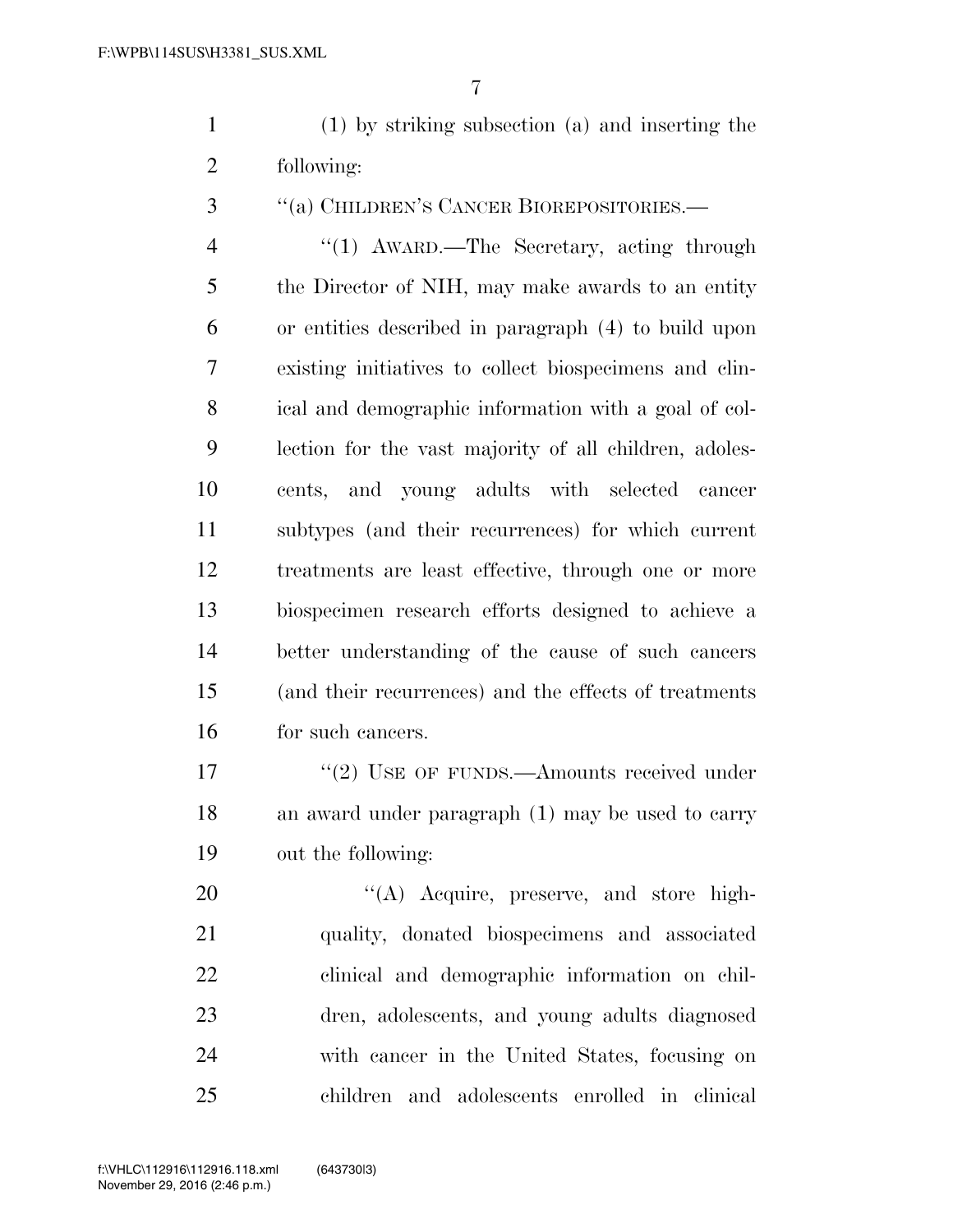| $\mathbf{1}$   | trials for whom current treatments are least ef-   |
|----------------|----------------------------------------------------|
| $\overline{2}$ | fective. Activities under this subparagraph may    |
| 3              | include storage of biospecimens and associated     |
| $\overline{4}$ | clinical and demographic data at biorepositories   |
| 5              | supported by the National Cancer Institute,        |
| 6              | such as the Children's Oncology Group Bio-         |
| 7              | repository and the Pediatric Cooperative           |
| 8              | Human Tissue Network as well as through bio-       |
| 9              | repositories established as appropriate to sup-    |
| 10             | port the scientific needs of future research ef-   |
| 11             | forts.                                             |
| 12             | "(B) Make such information publicly avail-         |
| 13             | able, including the repositories described in sub- |
| 14             | paragraph $(A)$ .                                  |
| 15             | "(C) Maintain a secure searchable data-            |
| 16             | base on stored biospecimens and associated         |
| 17             | clinical and demographic data from children,       |
| 18             | adolescents, and young adults with cancer for      |
| 19             | the conduct of research by scientists and quali-   |
| 20             | fied health care professionals.                    |
| 21             | "(D) Establish procedures for evaluating           |
| 22             | applications for access to such biospecimens       |
| 23             | and clinical and demographic data from re-         |
| 24             | searchers and other qualified health care pro-     |

fessionals.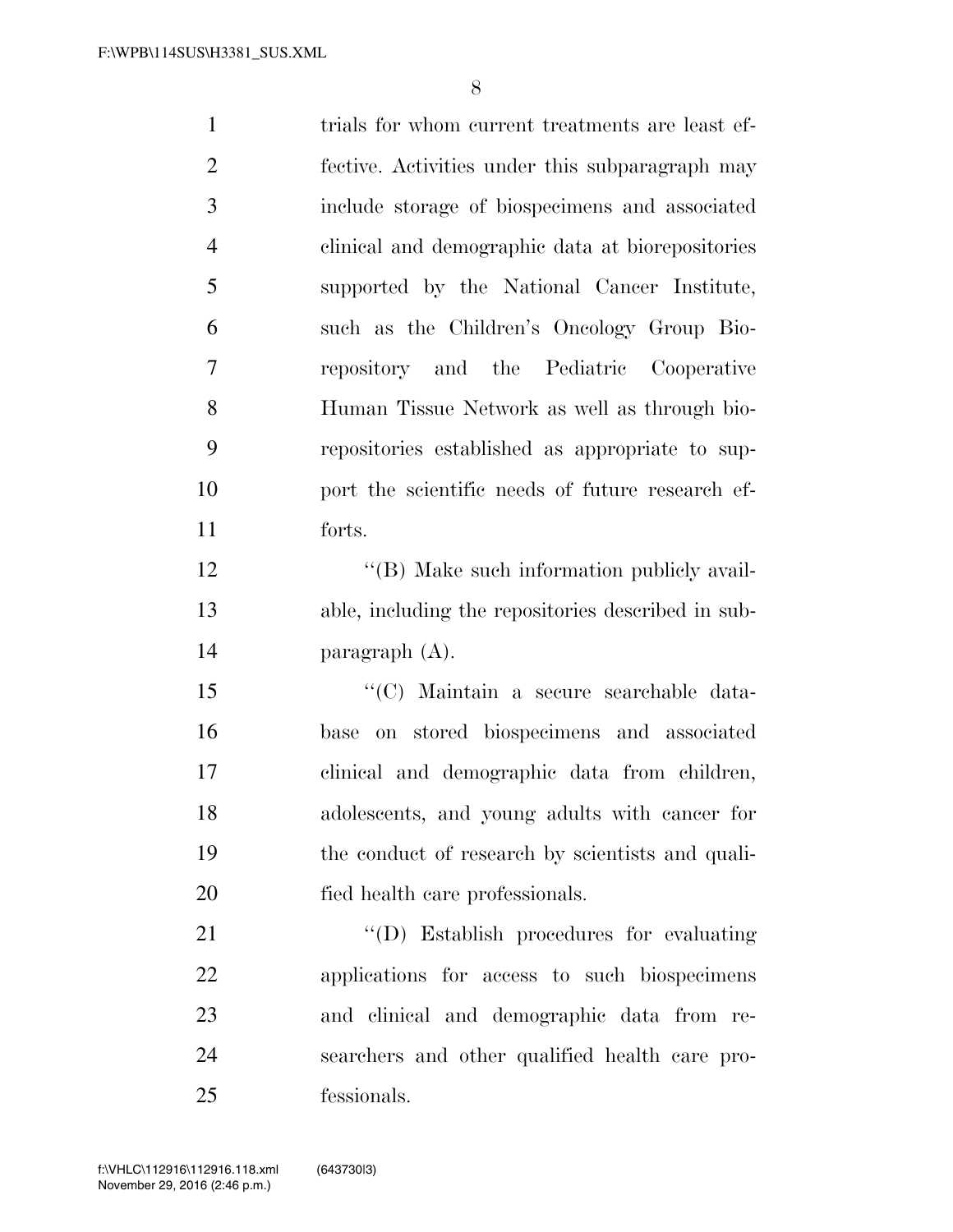| $\mathbf{1}$   | "(E) Make available and distribute bio-            |
|----------------|----------------------------------------------------|
| $\overline{2}$ | specimens and clinical and demographic data        |
| 3              | from children, adolescents, and young adults       |
| $\overline{4}$ | with cancer to researchers and qualified health    |
| 5              | care professionals for peer-reviewed research at   |
| 6              | a minimal cost.                                    |
| $\overline{7}$ | "(3) NO REQUIREMENT. No child, adolescent,         |
| 8              | or young adult with cancer shall be required under |
| 9              | this subsection to contribute a specimen to a bio- |
| 10             | repository or share clinical or demographic data.  |
| 11             | "(4) APPLICATION; CONSIDERATIONS.—                 |
| 12             | "(A) APPLICATION.—To be eligible to re-            |
| 13             | ceive an award under paragraph (1) an entity       |
| 14             | shall submit an application to the Secretary at    |
| 15             | such a time, in such manner, and containing        |
| 16             | such information as the Secretary may reason-      |
| 17             | ably require.                                      |
| 18             | "(B) CONSIDERATIONS.—In evaluating the             |
| 19             | applications in subparagraph $(A)$ , the Secretary |
| 20             | shall consider the existing infrastructure of the  |
| 21             | entity that would allow for the timely capture of  |
| 22             | biospecimens and related clinical and demo-        |
| 23             | graphic information for children, adolescents,     |
| 24             | and young adults with cancer.                      |
| 25             | "(5) PRIVACY PROTECTIONS; CONSENT.—                |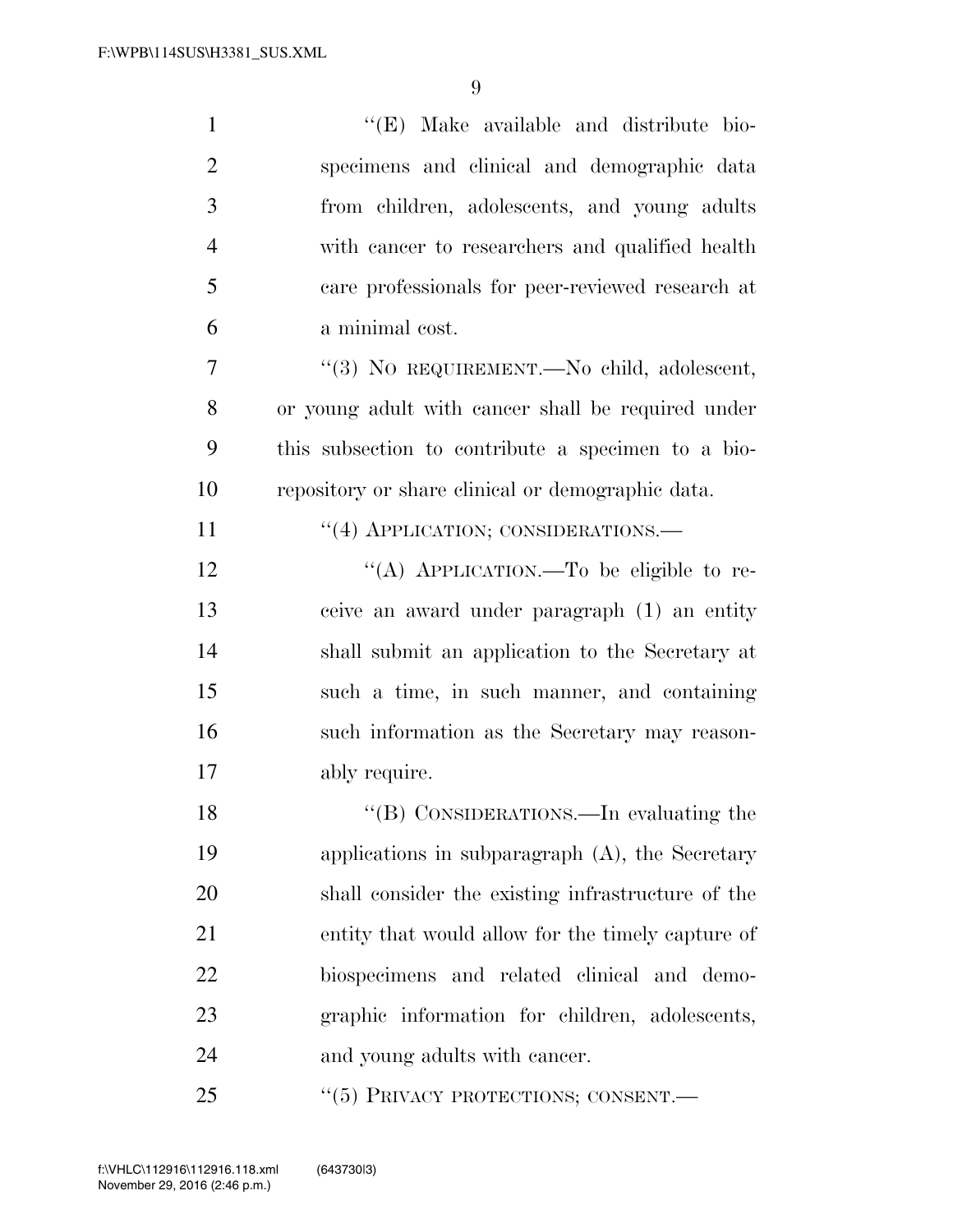| $\mathbf{1}$   | "(A) IN GENERAL.—The Secretary may               |
|----------------|--------------------------------------------------|
| $\overline{2}$ | not make an award under paragraph (1) to an      |
| 3              | entity unless the Secretary ensures that such    |
| $\overline{4}$ | entity—                                          |
| 5              | "(i) collects biospecimens and associ-           |
| 6              | ated clinical and demographic information        |
| $\overline{7}$ | from children and adolescents with appro-        |
| 8              | priate permission from parents or legal          |
| 9              | guardians in accordance with Federal and         |
| 10             | State law; and                                   |
| 11             | "(ii) adheres to strict confidentiality          |
| 12             | to protect the identity and privacy of pa-       |
| 13             | tients in accordance with Federal and            |
| 14             | State law.                                       |
| 15             | "(B) CONSENT.—The Secretary shall es-            |
| 16             | tablish an appropriate process for achieving     |
| 17             | consent from the patient, parent, or legal       |
| 18             | guardian.                                        |
| 19             | "(6) SINGLE POINT OF ACCESS; STANDARD            |
| 20             | DATA; GUIDELINES AND OVERSIGHT.-                 |
| 21             | "(A) SINGLE POINT OF ACCESS.—The Sec-            |
| 22             | retary shall ensure that each biorepository sup- |
| 23             | ported under paragraph (1) has electronically    |
| 24             | searchable data for use by researchers and       |
| 25             | other qualified health care professionals in the |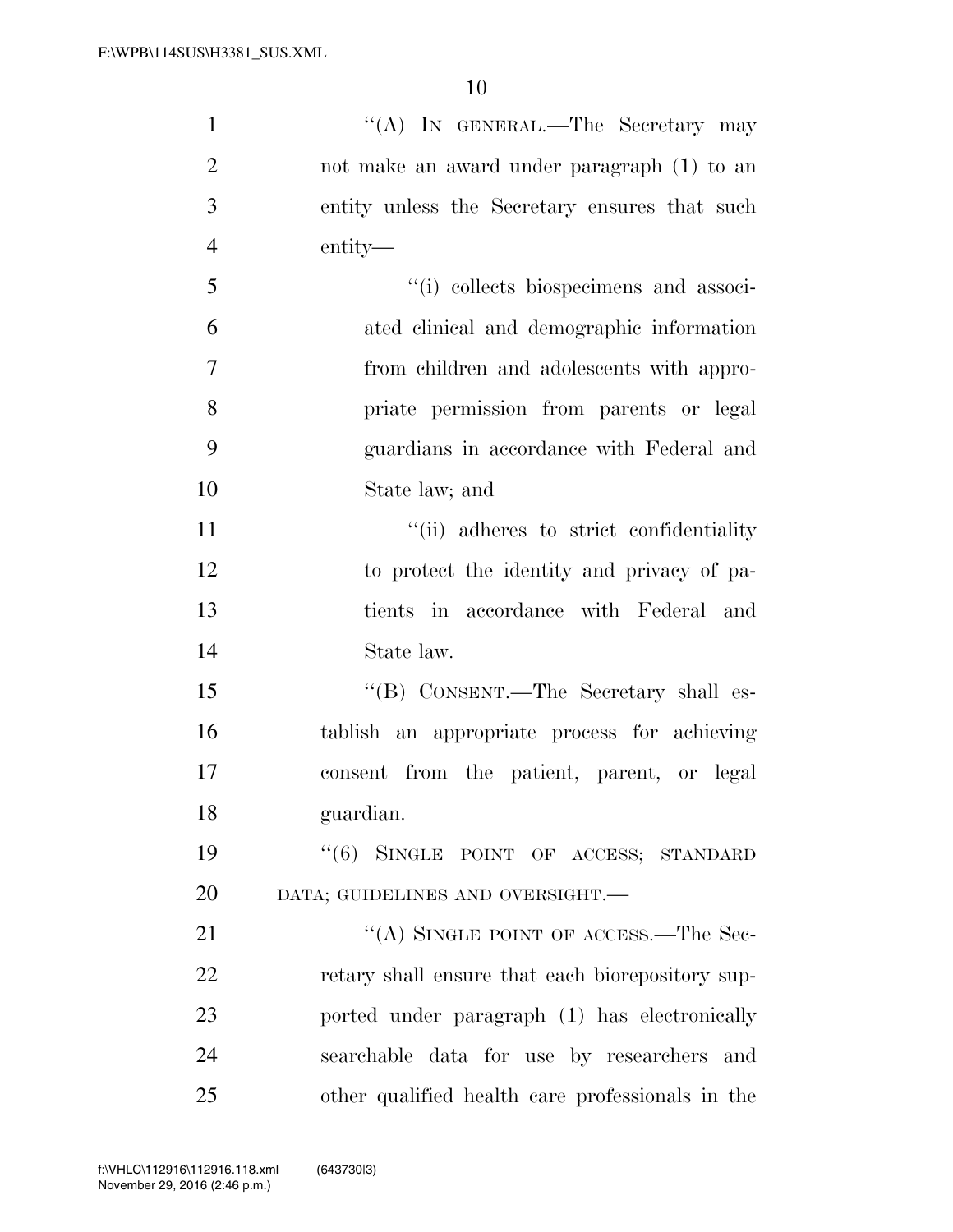manner and to the extent defined by the Sec-retary.

 ''(B) STANDARD DATA.—The Secretary shall require all recipients of an award under this section to make available a standard dataset for the purposes of subparagraph (A) in a standard electronic format that enables re- searchers and qualified health care professionals to search.

10 "'(C) GUIDELINES AND OVERSIGHT.—The Secretary shall develop and disseminate appro- priate guidelines for the development and main- tenance of the biorepositories supported under this section, including appropriate oversight.

15 "(7) COORDINATION.—The Secretary shall en- sure that clinical and demographic information col- lected in accordance with this section is collected in coordination with the information collected under section 399E–1.

20 "(8) PROHIBITION ON USE OF FUNDS.—Funds made available to carry out this subsection shall not be used to acquire, preserve, or maintain a biospeci- men collected from a patient if such activity is al- ready covered by funds available from the National Cancer Institute for such purpose.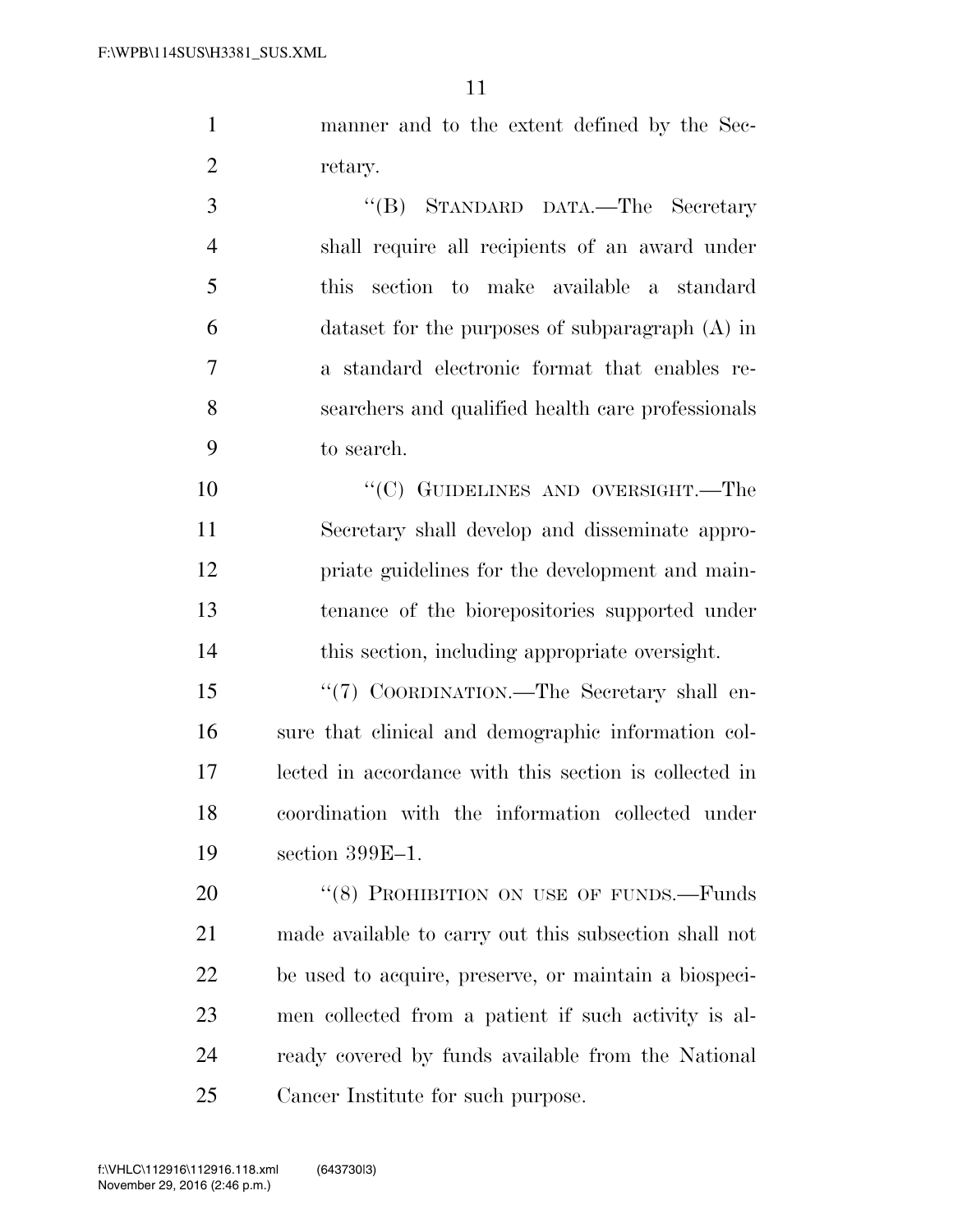| $\mathbf{1}$   | "(9) REPORT.—Not later than 4 years after the       |
|----------------|-----------------------------------------------------|
| $\overline{2}$ | date of enactment of the Childhood Cancer Survivor- |
| 3              | ship, Treatment, Access, and Research Act of 2016,  |
| $\overline{4}$ | the Secretary shall submit to Congress a report on— |
| 5              | $\lq\lq$ the number of biospecimens and cor-        |
| 6              | responding clinical demographic data collected      |
| 7              | through the biospecimen research efforts sup-       |
| 8              | ported under paragraph (1);                         |
| 9              | $\lq\lq (B)$ the number of biospecimens and cor-    |
| 10             | responding clinical demographic data requested      |
| 11             | for use by researchers;                             |
| 12             | "(C) any barriers to the collection of bio-         |
| 13             | specimens and corresponding clinical demo-          |
| 14             | graphic data;                                       |
| 15             | "(D) any barriers experienced by research-          |
| 16             | ers or health care professionals in accessing the   |
| 17             | biospecimens and corresponding clinical demo-       |
| 18             | graphic data necessary for use in research; and     |
| 19             | $\lq\lq(E)$ any recommendations with respect to     |
| 20             | improving the biospecimen and biorepository re-     |
| 21             | search efforts under this subsection.               |
| 22             | " $(10)$ DEFINITIONS.—For purposes of this sub-     |
| 23             | section:                                            |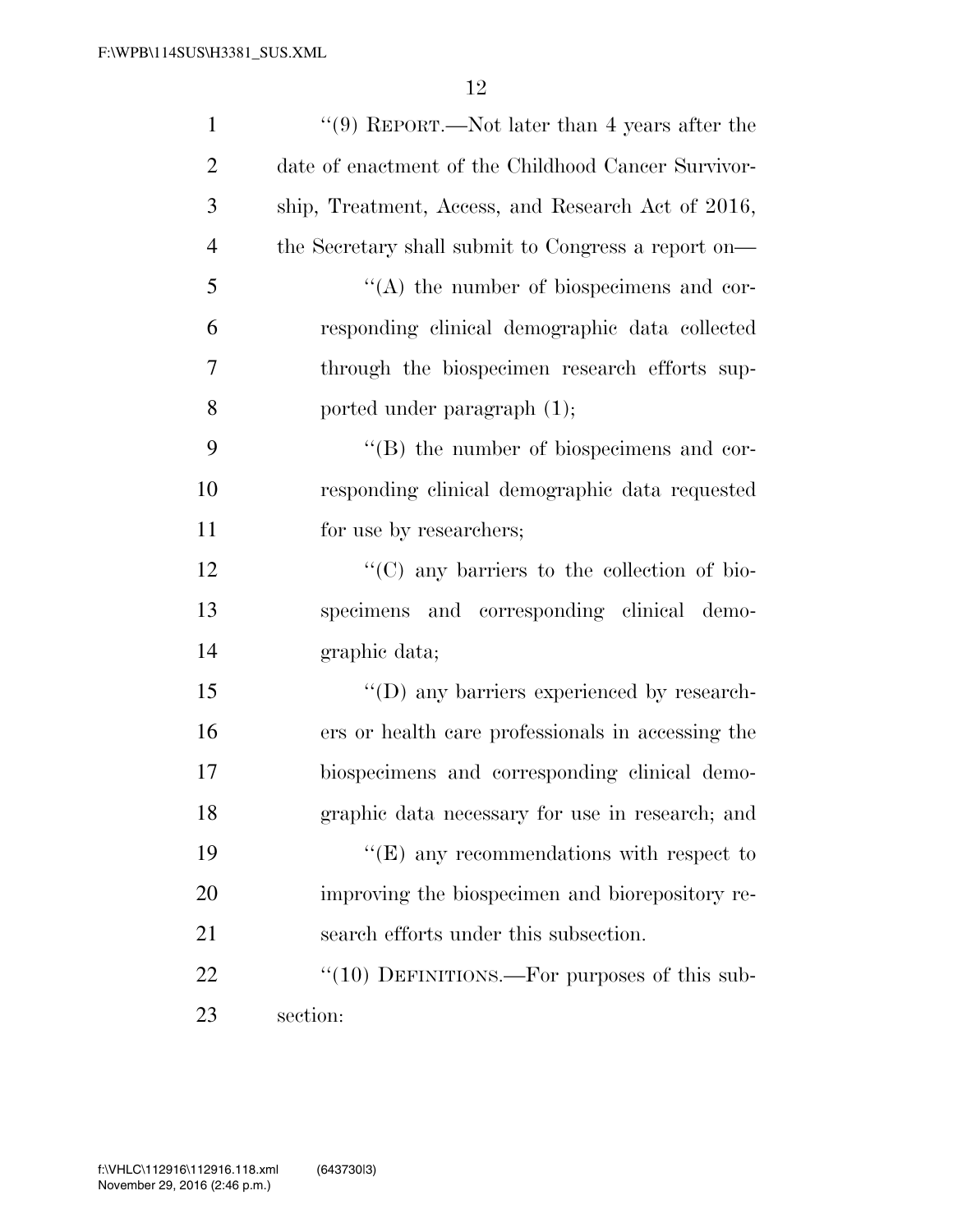| $\mathbf{1}$   | "(A) AWARD.—The term 'award' includes          |
|----------------|------------------------------------------------|
| $\overline{2}$ | a grant, contract, cooperative agreement, or   |
| 3              | other transaction determined by the Secretary. |
| $\overline{4}$ | "(B) BIOSPECIMEN.—The term 'biospeci-          |
| 5              | men' includes—                                 |
| 6              | "(i) solid tumor tissue or bone mar-           |
| 7              | row;                                           |
| 8              | "(ii) normal or control tissue;                |
| 9              | "(iii) blood and plasma;                       |
| 10             | "(iv) DNA and RNA extractions;                 |
| 11             | "(v) familial DNA; and                         |
| 12             | "(vi) any other sample required by the         |
| 13             | Secretary.                                     |
| 14             | "(C) CLINICAL AND DEMOGRAPHIC INFOR-           |
| 15             |                                                |
|                | MATION.—The term 'clinical and demographic     |
| 16             | information' includes—                         |
| 17             | "(i) date of diagnosis;                        |
| 18             | $\lq\lq$ (ii) age at diagnosis;                |
| 19             | "(iii) the patient's gender, race, eth-        |
| 20             | nicity, and environmental exposures;           |
| 21             | "(iv) extent of disease at enrollment;         |
| 22             | $f'(v)$ site of metastases;                    |
| 23             | "(vi) location of primary tumor coded;         |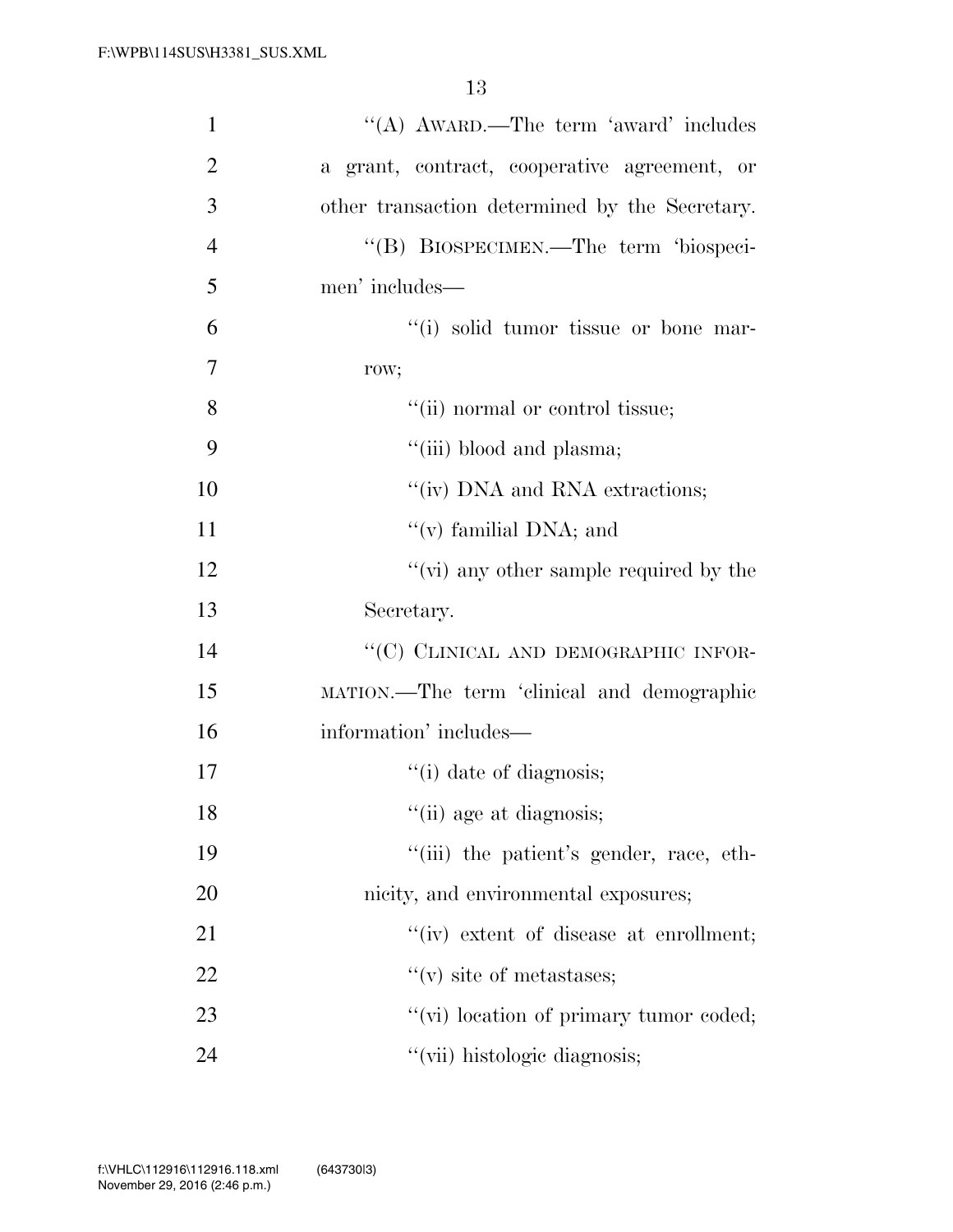| $\mathbf{1}$   | "(viii) tumor marker data when avail-                    |
|----------------|----------------------------------------------------------|
| $\overline{2}$ | able;                                                    |
| 3              | "(ix) treatment and outcome data;                        |
| $\overline{4}$ | $f(x)$ information related to specimen                   |
| 5              | quality; and                                             |
| 6              | "(xi) any other information required                     |
| 7              | by the Secretary."; and                                  |
| 8              | $(2)$ in subsection $(d)$ —                              |
| 9              | (A) by striking "and section $399E-1$ " and              |
| 10             | inserting "and sections 317U, 399E-1, 417H,              |
| 11             | and $417H-1$ ";                                          |
| 12             | $(B)$ by striking "2009 through 2013" and                |
| 13             | inserting "2017 through 2021"; and                       |
| 14             | (C) by striking "such purpose" and insert-               |
| 15             | ing "such purposes".                                     |
| 16             | SEC. 102. IMPROVING CHILDHOOD CANCER SURVEIL-            |
| 17             | LANCE.                                                   |
| 18             | Section 399E-1 of the Public Health Service Act (42      |
| 19             | U.S.C. $280e-3a$ is amended—                             |
| 20             | $(1)$ by redesignating subsection (b) as sub-            |
| 21             | section $(d)$ ; and                                      |
| 22             | (2) by striking subsection (a) and inserting the         |
| 23             | following:                                               |
| 24             | "(a) IN GENERAL.—The Secretary, acting through           |
| 25             | the Director of the Centers for Disease Control and Pre- |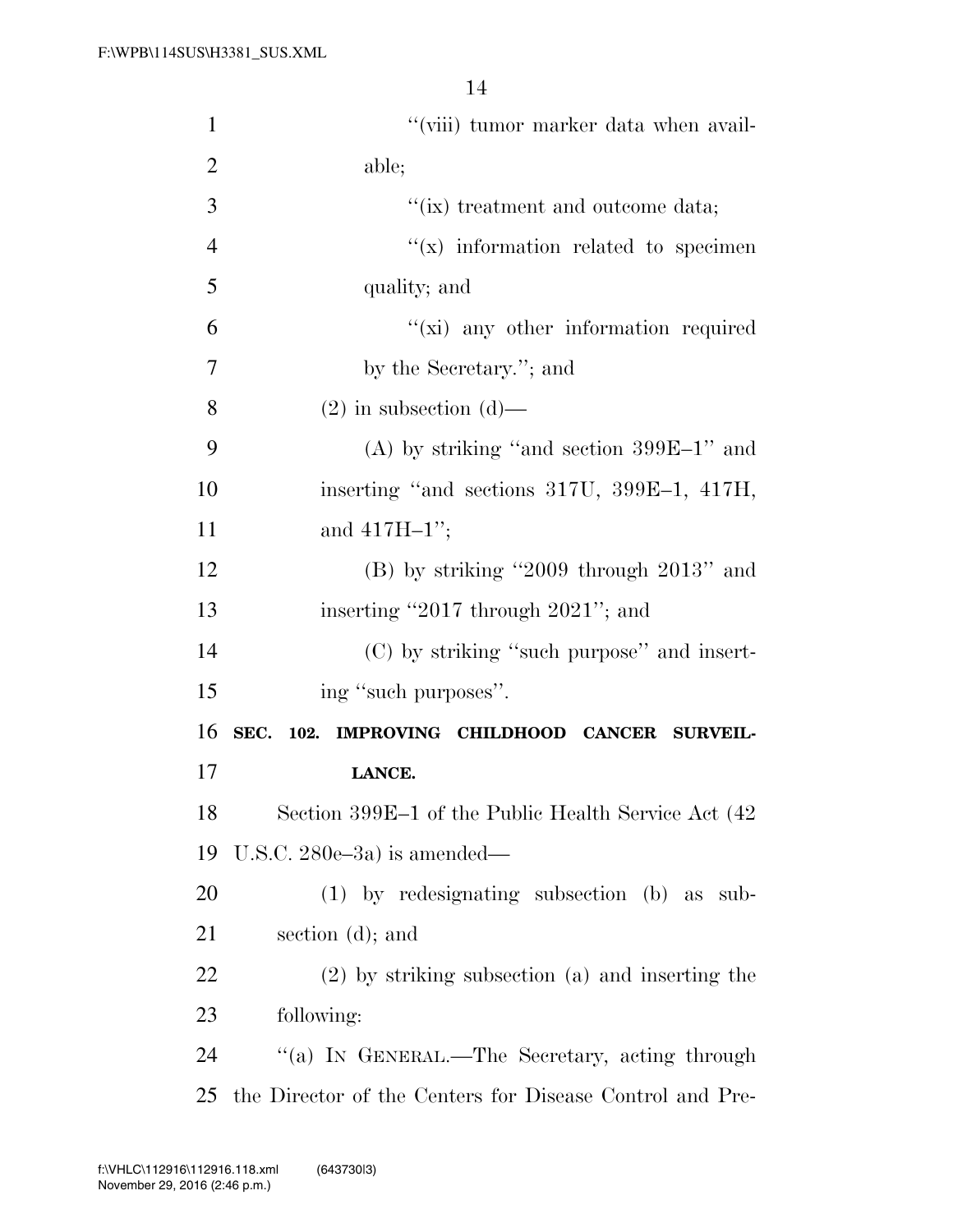vention, may make awards to State cancer registries to enhance and expand infrastructure to track the epidemi- ology of cancer in children, adolescents, and young adults. Such registries may be updated to include each occurrence of such cancers within a period of time designated by the Secretary.

 ''(b) ACTIVITIES.—The grants described in sub-section (a) may be used for—

9 "(1) identifying, recruiting, and training all po- tential sources for reporting childhood, adolescent, and young adult cancer cases;

 $\frac{12}{2}$  developing procedures to implement early inclusion of childhood, adolescent, and young adult cancer cases on State cancer registries through the use of electronic reporting;

 ''(3) purchasing infrastructure to support the early inclusion of childhood, adolescent, and young adult cancer cases on such registries;

 ''(4) submitting deidentified data to the Centers for Disease Control and Prevention for inclusion in a national database of childhood, adolescent, and young adult cancers; and

23 ''(5) tracking the late effects of childhood, ado-lescent, and young adult cancers.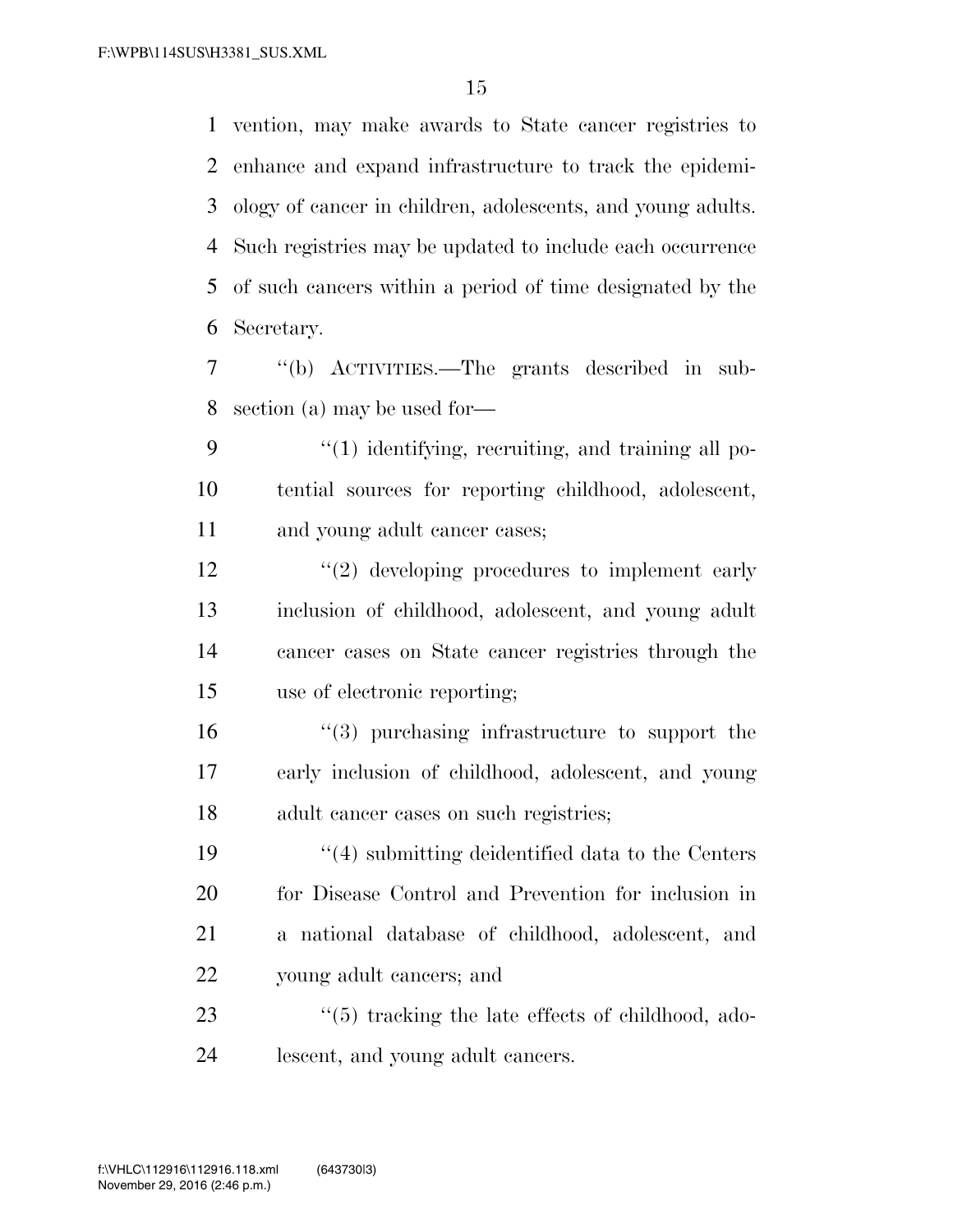''(c) COORDINATION.—The Secretary shall ensure that information collected through State cancer registries under this section is collected in coordination with clinical and demographic information collected under section  $417E(a)$  as appropriate.".

# **Subtitle B—Pediatric Expertise at NIH**

 **SEC. 111. INCLUSION OF AT LEAST ONE PEDIATRIC ONCOLOGIST ON THE NATIONAL CANCER AD-VISORY BOARD.** 

11 Clause (iii) of section  $406(h)(2)(A)$  of the Public 12 Health and Service Act  $(42 \text{ U.S.C. } 284a(h)(2)(A))$  is amended to read as follows:

14 ''(iii) of the members appointed to the Board— ''(I) not less than 5 members shall be indi- viduals knowledgeable in environmental carcino- genesis (including carcinogenesis involving occu-pational and dietary factors); and

19 ''(II) not less than one member shall be an individual knowledgeable in pediatric oncol-ogy;''.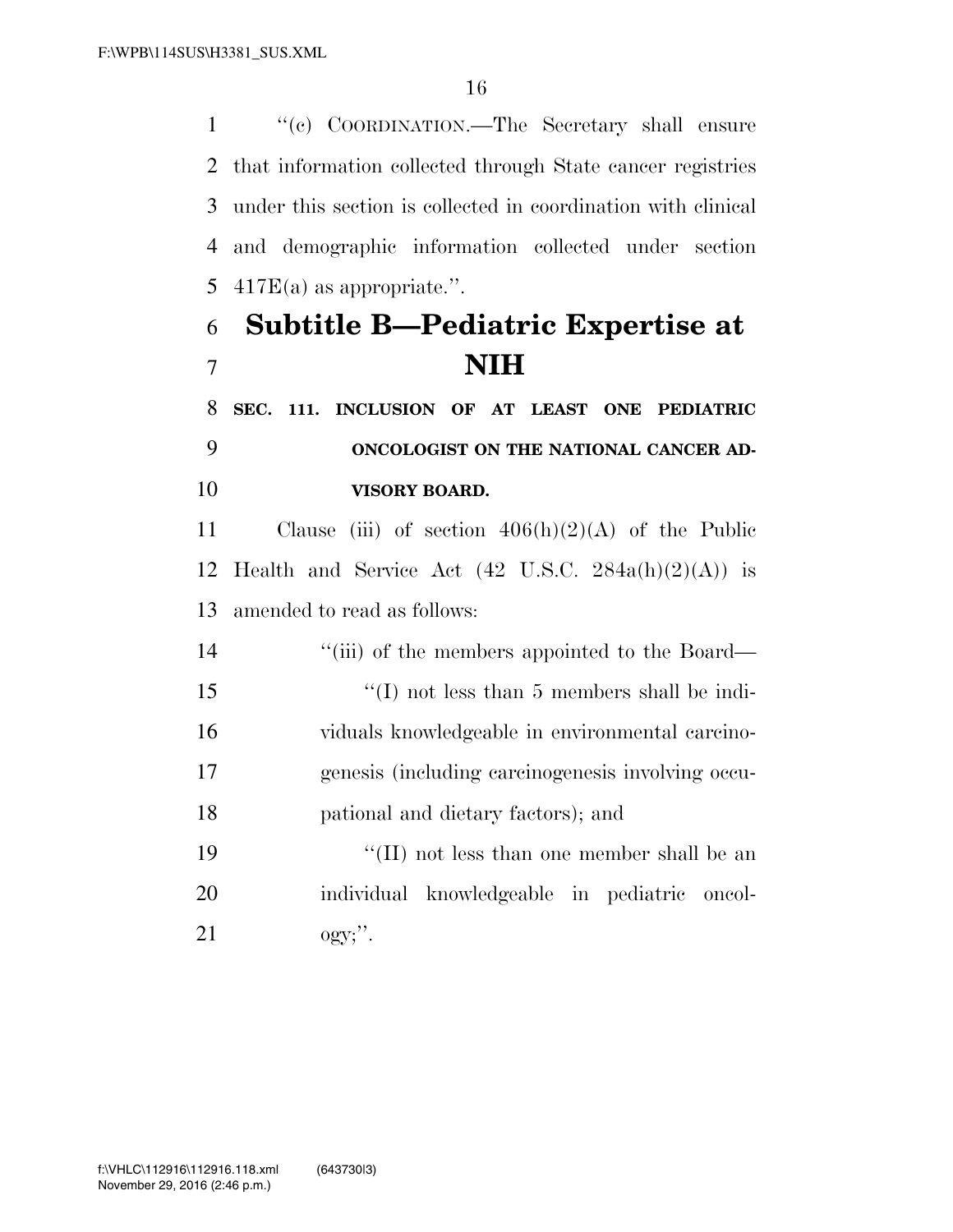| 1              | SEC. 112. SENSE OF CONGRESS REGARDING PEDIATRIC EX-         |
|----------------|-------------------------------------------------------------|
| $\overline{2}$ | PERTISE AT THE NATIONAL CANCER INSTI-                       |
| 3              | TUTE.                                                       |
| $\overline{4}$ | It is the sense of Congress that the Director of the        |
| 5              | National Cancer Institute should ensure that all applicable |
| 6              | study sections, committees, advisory groups, and panels     |
| 7              | at the National Cancer Institute include one or more        |
| 8              | qualified pediatric oncologists, as appropriate.            |
| 9              | Subtitle C—NIH Report on                                    |
| 10             | <b>Childhood Cancer Activities</b>                          |
| 11             | SEC. 121. REPORTING ON CHILDHOOD CANCER RESEARCH            |
| 12             | PROJECTS.                                                   |
| 13             | Section $409D(c)(3)$ of the Public Health Service Act       |
| 14             | $(42 \text{ U.S.C. } 284h(c)(3))$ is amended by—            |
| 15             | (1) striking "public on" and inserting "public              |
| 16             | $on$ —                                                      |
| 17             | $``(A)''$ ;                                                 |
| 18             | (2) striking the period at the end and inserting            |
| 19             | "; and"; and                                                |
| 20             | (3) inserting at the end the following:                     |
| 21             | childhood cancer research projects<br>$\lq\lq (B)$          |
| 22             | conducted or supported by the National Insti-               |
| 23             | tutes of Health.".                                          |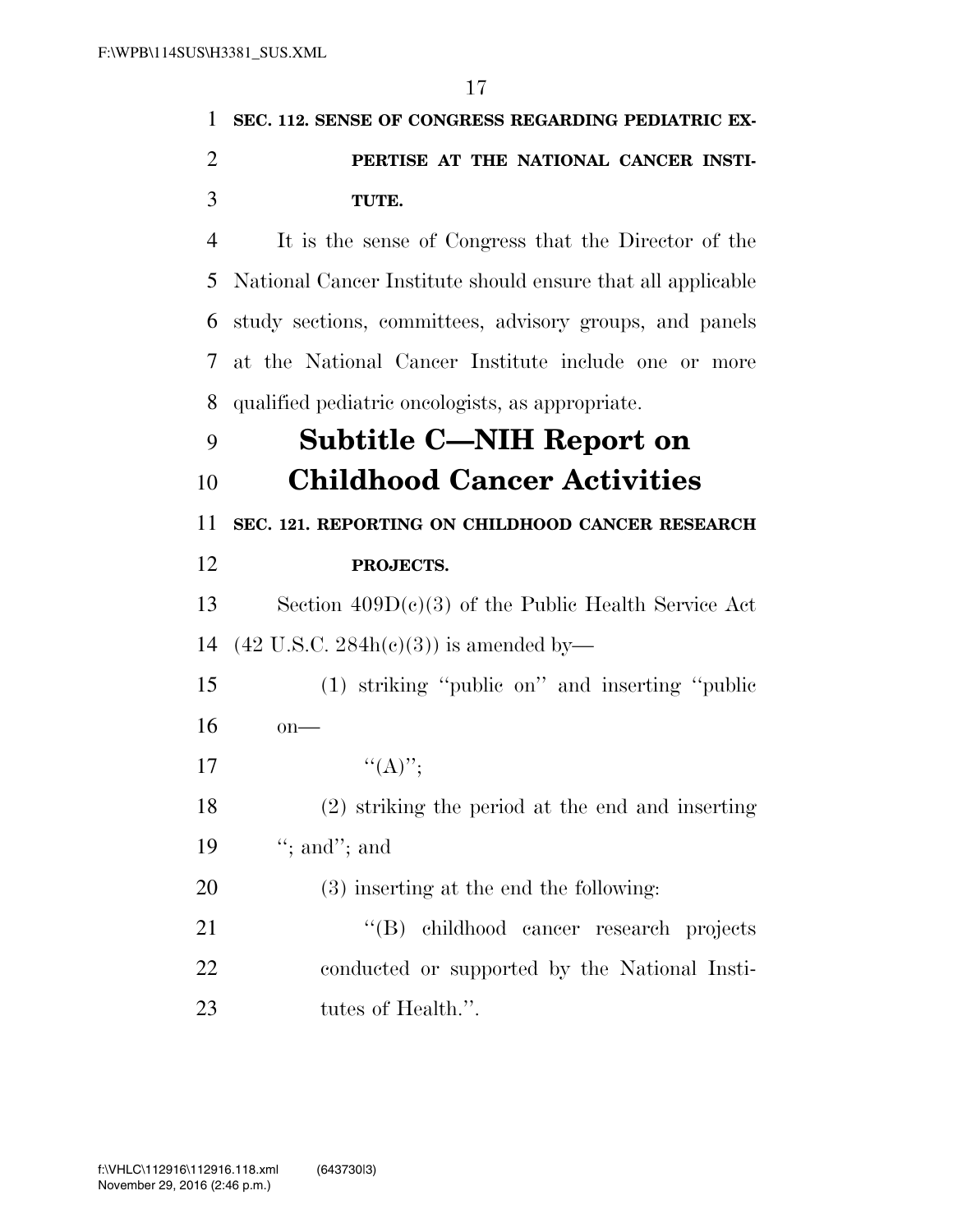| $\mathbf{1}$   | II-MAXIMIZING DELIV-<br>TITLE                                 |
|----------------|---------------------------------------------------------------|
| $\overline{2}$ | ERY: CARE, QUALITY OF LIFE,                                   |
| 3              | SURVIVORSHIP, AND CARE-                                       |
| $\overline{4}$ | <b>GIVER SUPPORT</b>                                          |
| 5              | <b>Subtitle A–Childhood Cancer</b>                            |
| 6              | <b>Survivors' Quality of Life Act</b>                         |
| 7              | SEC. 201. CANCER SURVIVORSHIP PROGRAMS.                       |
| 8              | (a) CANCER SURVIVORSHIP PROGRAMS.—The Public                  |
| 9              | Health Service Act is amended by inserting after section      |
| 10             | 399N of such Act $(42 \text{ U.S.C. } 280g-2)$ the following: |
| 11             | "SEC. 399N-1. PILOT PROGRAMS TO EXPLORE MODEL SYS-            |
| 12             | TEMS OF CARE FOR PEDIATRIC CANCER SUR-                        |
| 13             | VIVORS.                                                       |
| 14             | "(a) IN GENERAL.—Not later than 1 year after the              |
| 15             | date of enactment of this section, the Secretary may make     |
| 16             | awards to eligible entities to establish pilot programs to    |
| 17             | develop, study, or evaluate model systems for monitoring      |
| 18             | and caring for childhood cancer survivors throughout their    |
| 19             | lifespan, including evaluation of shared care and medical     |
| 20             | home and clinic based models for transition to adult care.    |
| 21             | "(b) ELIGIBLE ENTITIES.—In this section, the term             |
| 22             | 'eligible entity' means—                                      |
| 23             | $f'(1)$ a medical school;                                     |
|                |                                                               |

- 24  $"(2)$  a children's hospital;
- 25  $(3)$  a cancer center;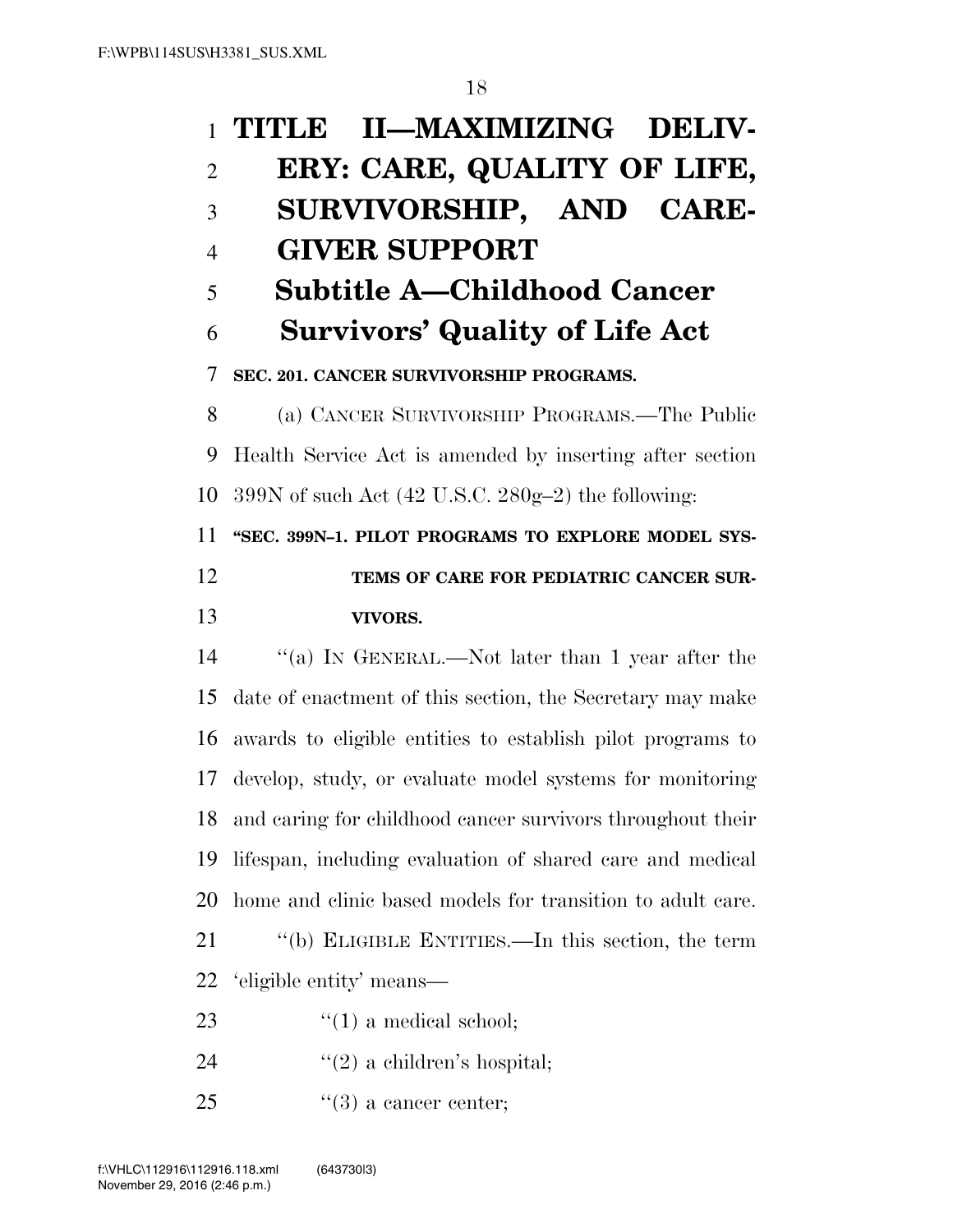| $\mathbf{1}$   | $\lq(4)$ a community-based medical facility; or               |
|----------------|---------------------------------------------------------------|
| $\overline{2}$ | $\cdot\cdot$ (5) any other entity with significant experience |
| 3              | and expertise in treating survivors of childhood can-         |
| $\overline{4}$ | cers.                                                         |
| 5              | "(c) USE OF FUNDS.—The Secretary may make an                  |
| 6              | award under this section to an eligible entity only if the    |
| 7              | entity agrees—                                                |
| 8              | $f(1)$ to use the award to establish a pilot pro-             |
| 9              | gram to develop, study, or evaluate one or more               |
| 10             | model systems for monitoring and caring for cancer            |
| 11             | survivors; and                                                |
| 12             | $\lq(2)$ in developing, studying, and evaluating              |
| 13             | such systems, to give special emphasis to the fol-            |
| 14             | lowing:                                                       |
| 15             | "(A) Design of protocols for different mod-                   |
| 16             | els of follow-up care, monitoring, and other sur-             |
| 17             | vivorship programs (including peer support and                |
| 18             | mentoring programs).                                          |
| 19             | "(B) Development of various models for                        |
| 20             | providing multidisciplinary care.                             |
| 21             | "(C) Dissemination of information and the                     |
| 22             | provision of training to health care providers                |
| 23             | about how to provide linguistically and cul-                  |
| 24             | turally competent follow-up care and monitoring               |
| 25             | to cancer survivors and their families.                       |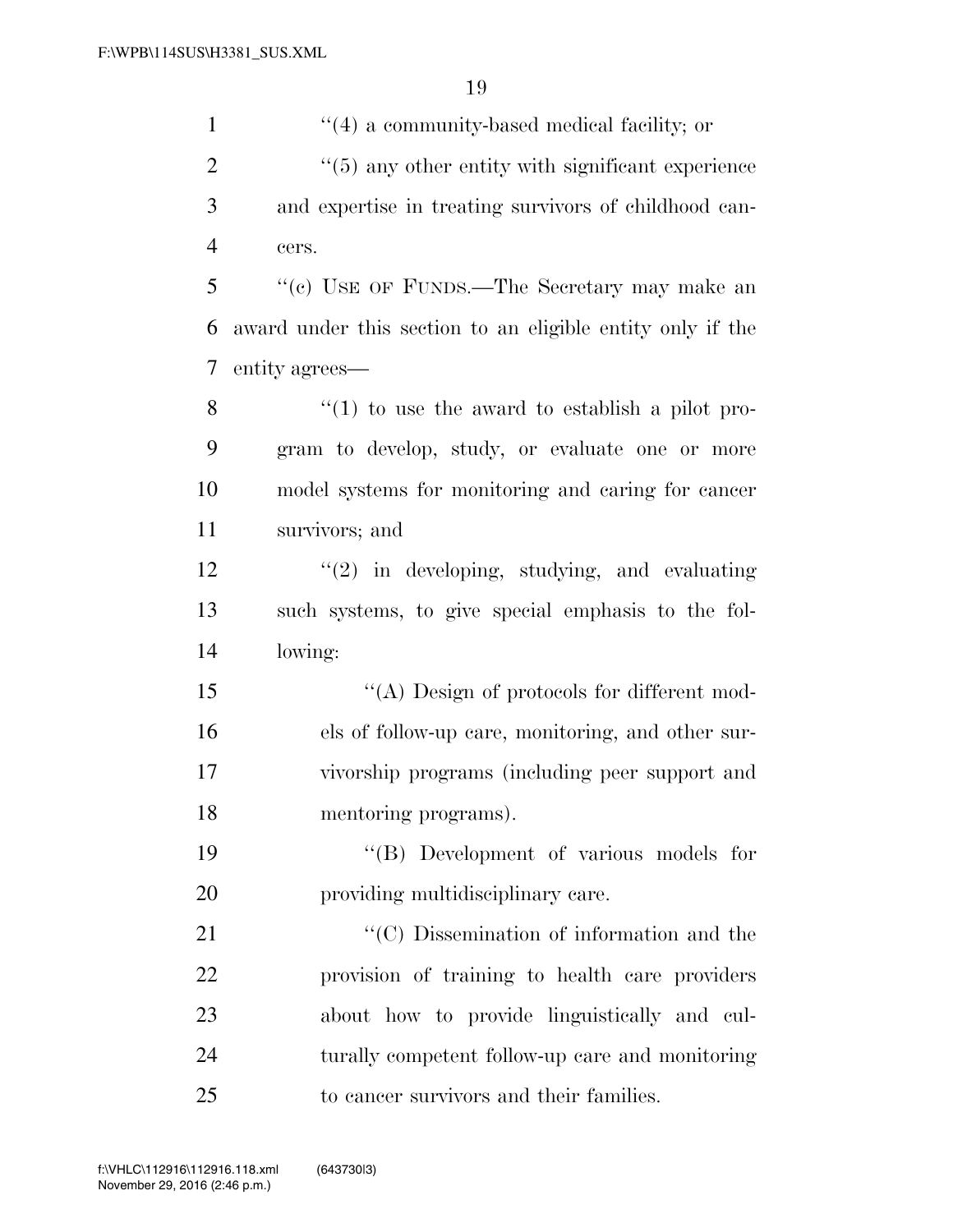''(D) Development of psychosocial inter- ventions and support programs to improve the quality of life of cancer survivors and their fam-ilies.

 ''(E) Design of systems for the effective transfer of treatment information and care summaries from cancer care providers to other health care providers (including risk factors and a plan for recommended follow-up care).

 ''(F) Dissemination of the information and programs described in subparagraphs (A) through (E) to other health care providers (in- cluding primary care physicians and internists) and to cancer survivors and their families, where appropriate.

 ''(G) Development of initiatives that pro- mote the coordination and effective transition of care between cancer care providers, primary care physicians, and mental health profes-sionals.

 **''SEC. 399N–2. WORKFORCE DEVELOPMENT COLLABO- RATIVE ON MEDICAL AND PSYCHOSOCIAL CARE FOR CHILDHOOD CANCER SURVIVORS.**  ''(a) IN GENERAL.—The Secretary shall, not later than 1 year after the date of enactment of this Act, con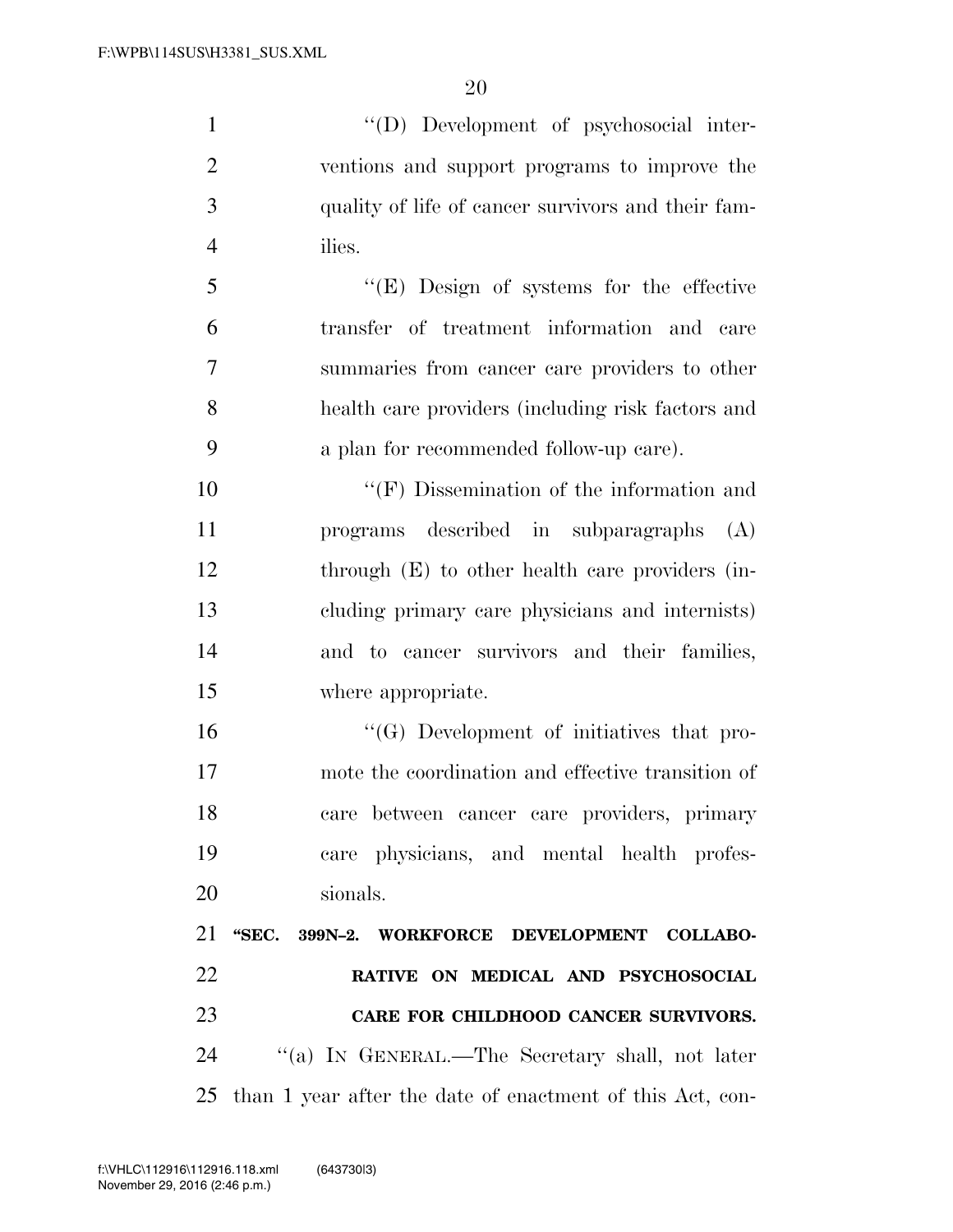vene a Workforce Development Collaborative on Medical and Psychosocial Care for Pediatric Cancer Survivors (re- ferred to in this paragraph as the 'Collaborative'). The Collaborative shall be a cross-specialty, multidisciplinary group composed of educators, consumer and family advo- cates, and providers of psychosocial and biomedical health services.

 ''(b) GOALS AND REPORTS.—The Collaborative shall submit to the Secretary a report establishing a plan to meet the following objectives for medical and psychosocial care workforce development:

12 ''(1) Identifying, refining, and broadly dissemi- nating to health care educators information about workforce competencies, models, and curricula rel- evant to providing medical and psychosocial services to persons surviving pediatric cancers.

17  $\frac{1}{2}$  Adapting curricula for continuing edu- cation of the existing workforce using efficient work-place-based learning approaches.

20  $\frac{1}{2}$  (3) Developing the skills of faculty and other trainers in teaching psychosocial health care using evidence-based teaching strategies.

23  $\frac{1}{4}$  Strengthening the emphasis on psycho- social health care in educational accreditation stand-ards and professional licensing and certification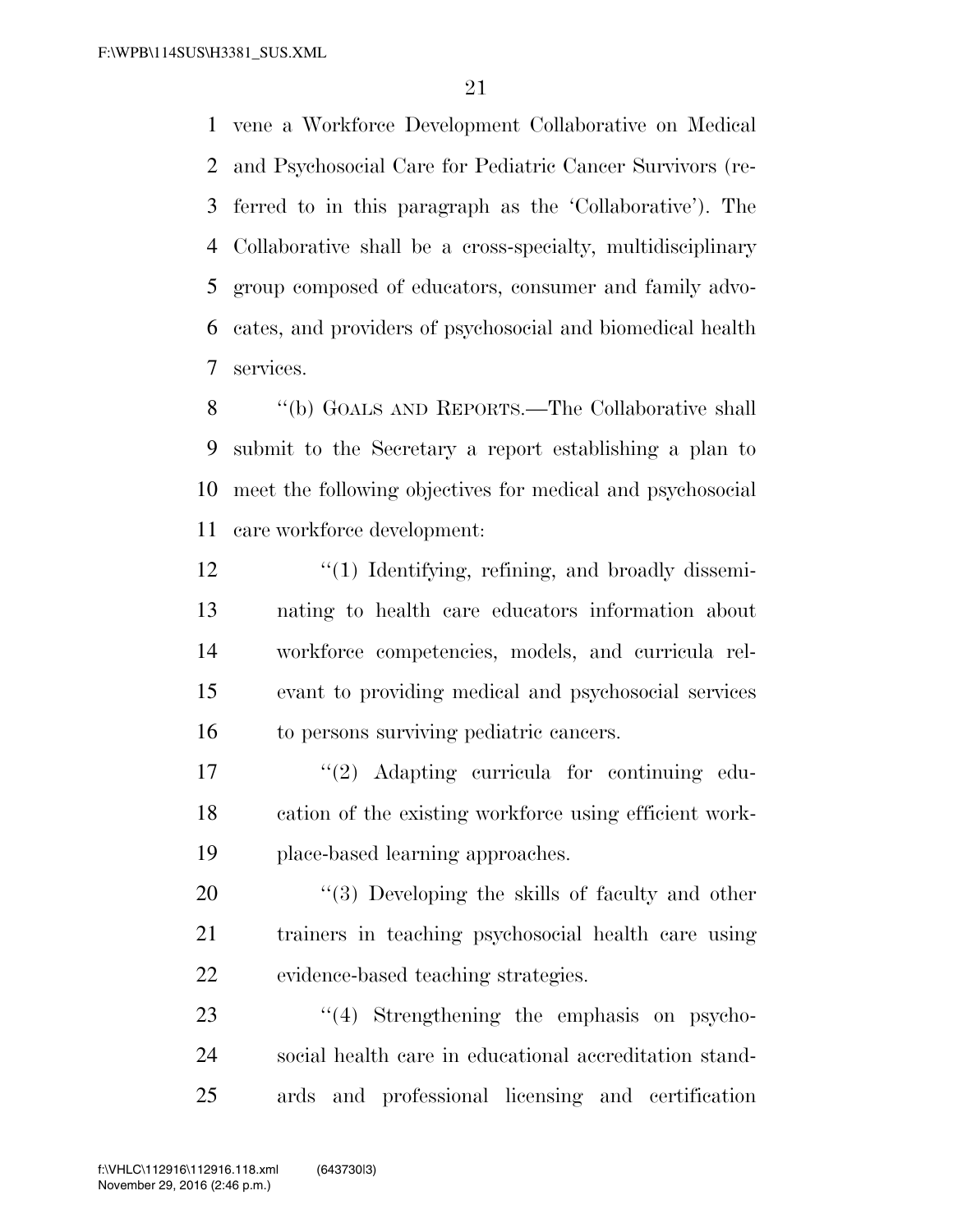| $\mathbf{1}$   | exams by recommending revisions to the relevant            |
|----------------|------------------------------------------------------------|
| $\overline{2}$ | oversight organizations.                                   |
| 3              | $\lq(5)$ Evaluating the effectiveness of patient           |
| $\overline{4}$ | navigators in pediatric cancer survivorship care.          |
| 5              | $\cdot\cdot$ (6) Evaluating the effectiveness of peer sup- |
| 6              | port programs in the psychosocial care of pediatric        |
| 7              | cancer patients and survivors.".                           |
| 8              | (b) TECHNICAL AMENDMENT.—                                  |
| 9              | IN GENERAL.-Section 3<br>(1)<br>of<br>the                  |
| 10             | Hematological Cancer Research Investment<br>and            |
| 11             | Education Act of $2002$ (Public Law $107-172$ ; 116        |
| 12             | Stat. 541) is amended by striking "section 419C"           |
| 13             | and inserting "section 417C".                              |
| 14             | (2) EFFECTIVE DATE.—The amendment made                     |
| 15             | by paragraph (1) shall take effect as if included in       |
| 16             | section 3 of the Hematological Cancer Research In-         |
| 17             | vestment and Education Act of 2002 (Public Law             |
| 18             | $107-172$ ; 116 Stat. 541).                                |
| 19             | SEC. 202. GRANTS TO IMPROVE CARE FOR PEDIATRIC CAN-        |
| 20             | <b>CER SURVIVORS.</b>                                      |
| 21             | (a) IN GENERAL.—Section 417E of the Public                 |
| 22             | Health Service Act (42 U.S.C. 285a–11), as amended by      |
| 23             | section 101, is further amended—                           |
| 24             | (1) in the section heading, by striking " $RE$ -           |
| 25             |                                                            |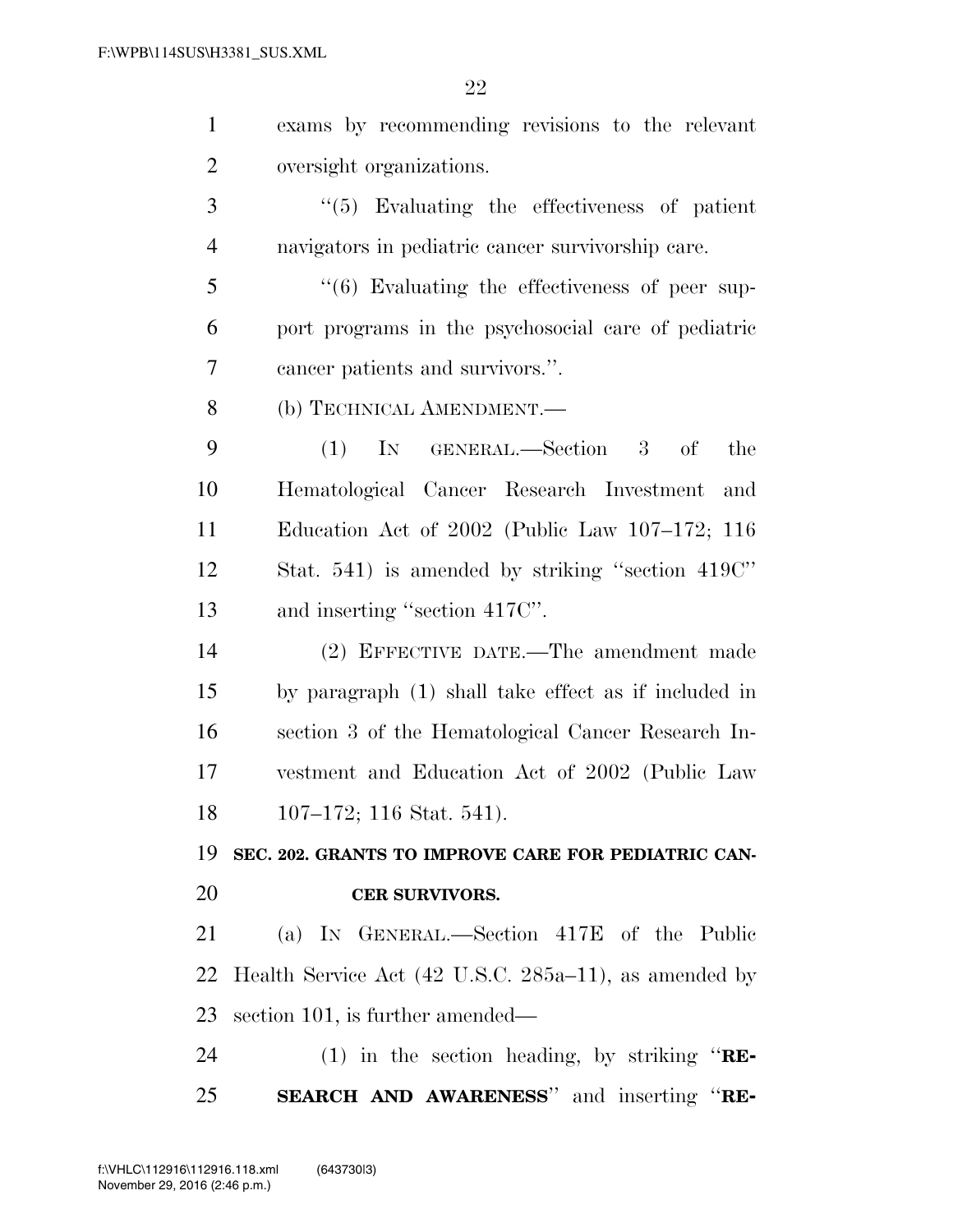| $\mathbf{1}$   | SEARCH, AWARENESS, AND SURVIVORSHIP";            |
|----------------|--------------------------------------------------|
| $\overline{2}$ | and                                              |
| 3              | (2) by striking subsection (b) and inserting the |
| $\overline{4}$ | following:                                       |
| 5              | "(b) IMPROVING CARE FOR PEDIATRIC CANCER SUR-    |
| 6              | VIVORS.-                                         |
| 7              | "(1) RESEARCH ON CAUSES OF HEALTH DIS-           |
| 8              | PARITIES IN PEDIATRIC CANCER SURVIVORSHIP.       |
| 9              | "(A) RESEARCH AWARDS.—The Director               |
| 10             | of NIH, in coordination with ongoing research    |
| 11             | activities, may conduct or support pediatric     |
| 12             | cancer survivorship research including any of    |
| 13             | the following areas:                             |
| 14             | "(i) Needs and outcomes of pediatric             |
| 15             | cancer survivors within minority or other        |
| 16             | medically underserved populations.               |
| 17             | "(ii) Health disparities in pediatric            |
| 18             | cancer survivorship outcomes within minor-       |
| 19             | ity or other medically underserved popu-         |
| 20             | lations.                                         |
| 21             | "(iii) Barriers that pediatric cancer            |
| 22             | survivors within minority or other medi-         |
| 23             | cally underserved populations face in re-        |
| 24             | ceiving follow-up care.                          |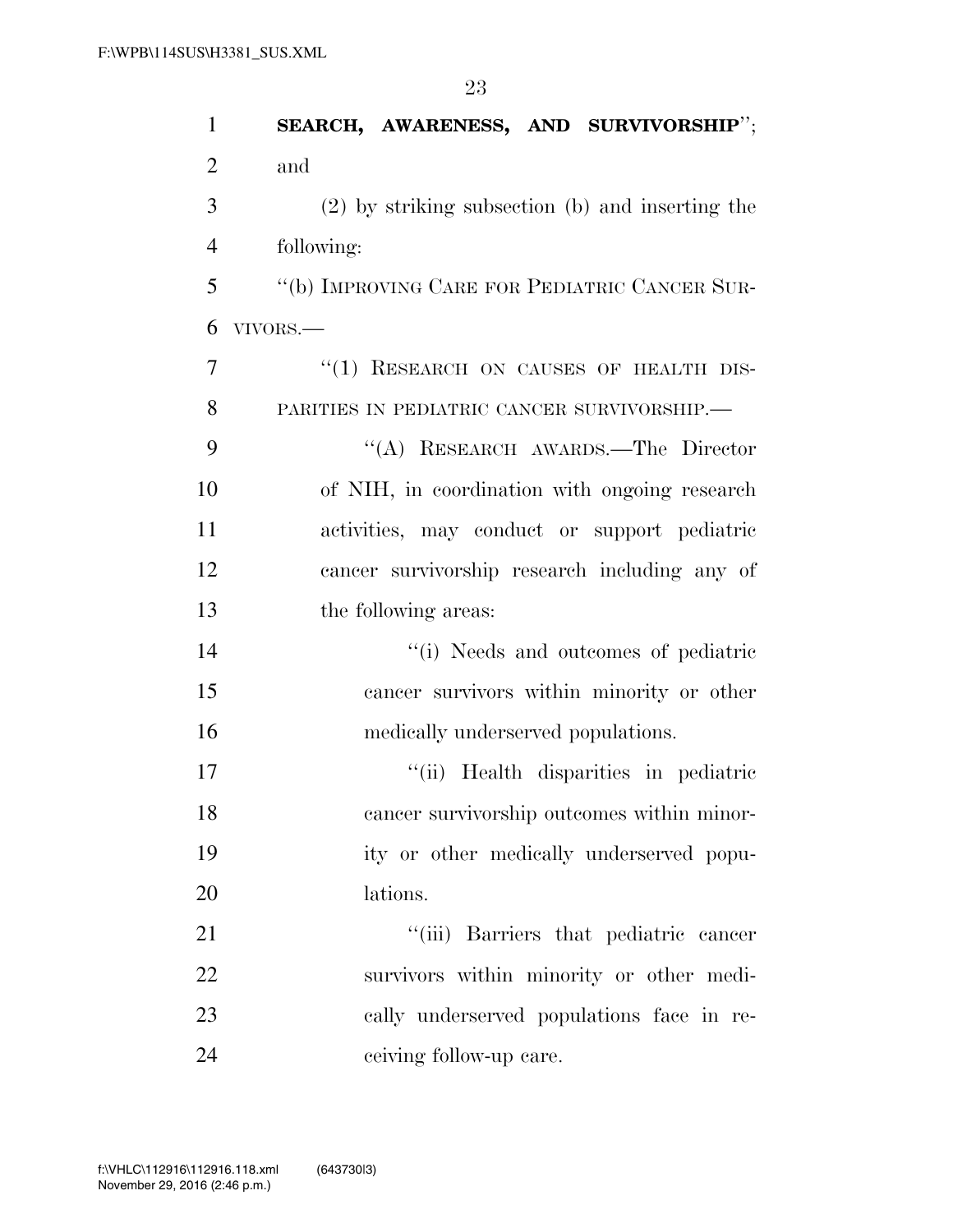1 ''(iv) Familial, socioeconomic, and other environmental factors and the impact of such factors on treatment outcomes and survivorship.

 ''(B) BALANCED APPROACH.—In sup-6 porting research under subparagraph  $(A)(i)$  on pediatric cancer survivors within minority or other medically underserved populations, the Director of NIH shall ensure that such research addresses both the physical and the psycho- logical needs of such survivors, as appropriate. 12 "(2) RESEARCH ON LATE EFFECTS AND FOL- LOW-UP CARE FOR PEDIATRIC CANCER SUR- VIVORS.—The Director of NIH, in coordination with ongoing research activities, may conduct or support research on follow-up care for pediatric cancer sur-vivors, including any of the following areas:

18 "(A) The development of indicators used for long-term patient tracking and analysis of the late effects of cancer treatment for pediatric cancer survivors.

22 "'(B) The identification of risk factors as- sociated with the late effects of cancer treat-ment.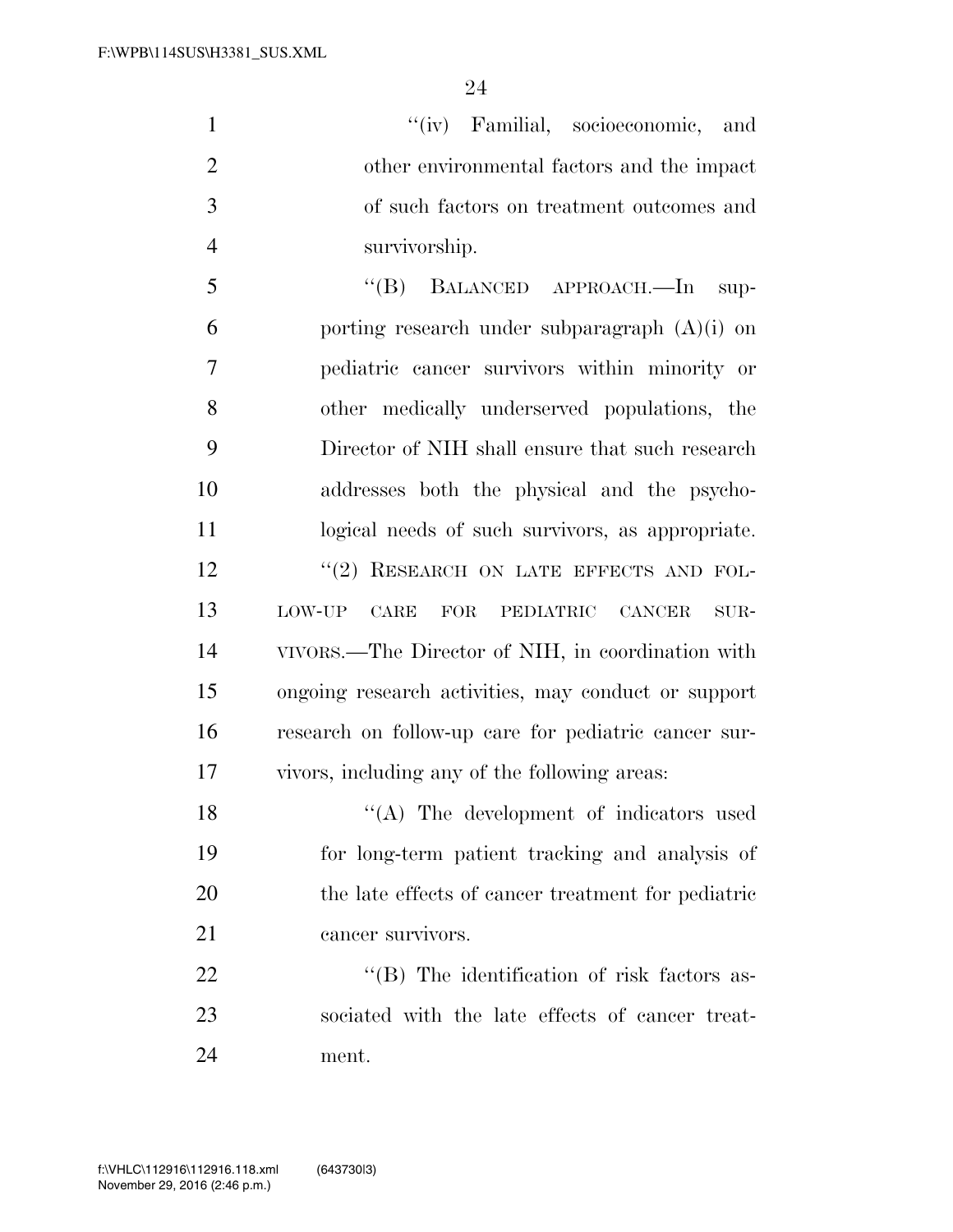| $\mathbf{1}$   | "(C) The identification of predictors of ad-                                  |
|----------------|-------------------------------------------------------------------------------|
| $\overline{2}$ | verse neurocognitive and psychosocial outcomes.                               |
| 3              | "(D) The identification of the molecular                                      |
| $\overline{4}$ | underpinnings of long-term complications.                                     |
| 5              | "(E) The development of risk prediction                                       |
| 6              | models to identify those at highest risk of long-                             |
| 7              | term complications.                                                           |
| 8              | $``$ (F) Initiatives to protect cancer survivors                              |
| 9              | from the late effects of cancer treatment, by de-                             |
| 10             | veloping targeted interventions to reduce the                                 |
| 11             | burden of morbidity borne by cancer survivors.                                |
| 12             | "(G) Transitions in care for pediatric can-                                   |
| 13             | cer survivors.                                                                |
| 14             | "(H) Training of professionals to provide                                     |
| 15             | linguistically and culturally competent follow-up                             |
| 16             | care to pediatric cancer survivors.                                           |
| 17             | "(I) Different models of follow-up care.                                      |
| 18             | $``(J)$ Examining the cost-effectiveness of                                   |
| 19             | the different models of follow-up care.".                                     |
| 20             | SEC. 203. COMPREHENSIVE LONG-TERM FOLLOW-UP SERV-                             |
| 21             | ICES FOR PEDIATRIC CANCER SURVIVORS.                                          |
| 22             | Part B of title III of the Public Health Service Act                          |
| 23             | $(42 \text{ U.S.C. } 243 \text{ et seq.})$ is amended by inserting after sec- |
| 24             | tion 317T the following:                                                      |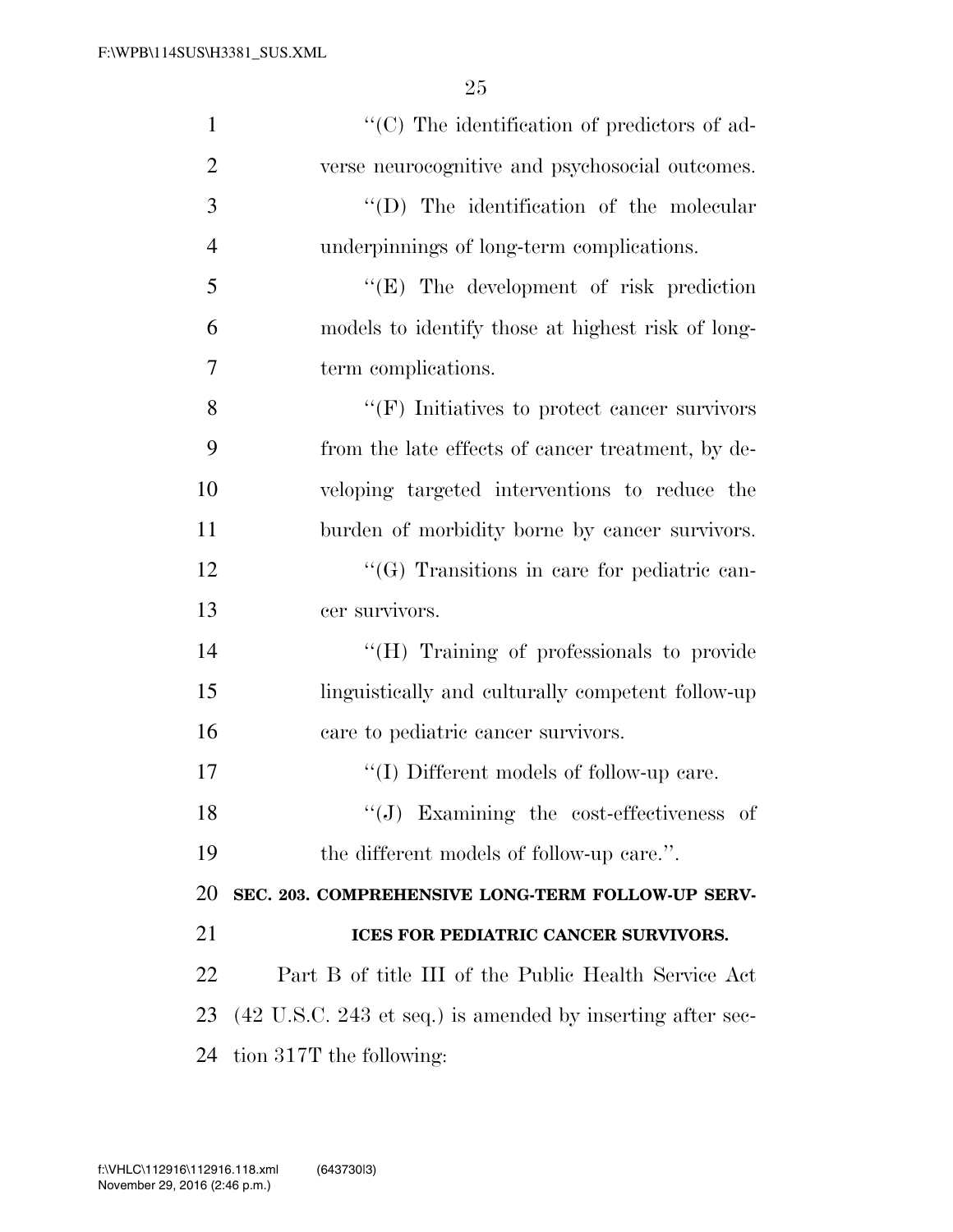| $\mathbf{1}$   | "SEC. 317U. STANDARDS FOR COMPREHENSIVE LONG-TERM                 |
|----------------|-------------------------------------------------------------------|
| $\overline{2}$ | CARE FOR PEDIATRIC CANCER SURVIVORS                               |
| 3              | THROUGH THE LIFESPAN.                                             |
| $\overline{4}$ | "The Secretary may establish a task force to develop              |
| 5              | and test standards, outcomes, and metrics for high-quality        |
| 6              | childhood cancer survivorship care in consultation with a         |
| 7              | full spectrum of representation of experts in late effects        |
| 8              | of disease and treatment of childhood cancers, including—         |
| 9              | $\lq(1)$ one ologists who treat children and adoles-              |
| 10             | cents;                                                            |
| 11             | $\lq(2)$ oneologists who treat adults;                            |
| 12             | $\lq(3)$ primary care providers engaged in survi-                 |
| 13             | vorship care;                                                     |
| 14             | $\lq(4)$ survivors of childhood cancer;                           |
| 15             | "(5) parents of children who have been diag-                      |
| 16             | nosed with and treated for cancer and parents of                  |
| 17             | long-term survivors;                                              |
| 18             | $\cdot\cdot\cdot$ (6) professionals who are engaged in the devel- |
| 19             | opment of clinical practice guidelines;                           |
| 20             | $\lq(7)$ nurses and social workers;                               |
| 21             | $\cdot$ (8) mental health professionals;                          |
| 22             | "(9) allied health professionals, including phys-                 |
| 23             | ical therapists and occupational therapists;                      |

24 ''(10) experts in health care quality measure-25 ment and improvement; and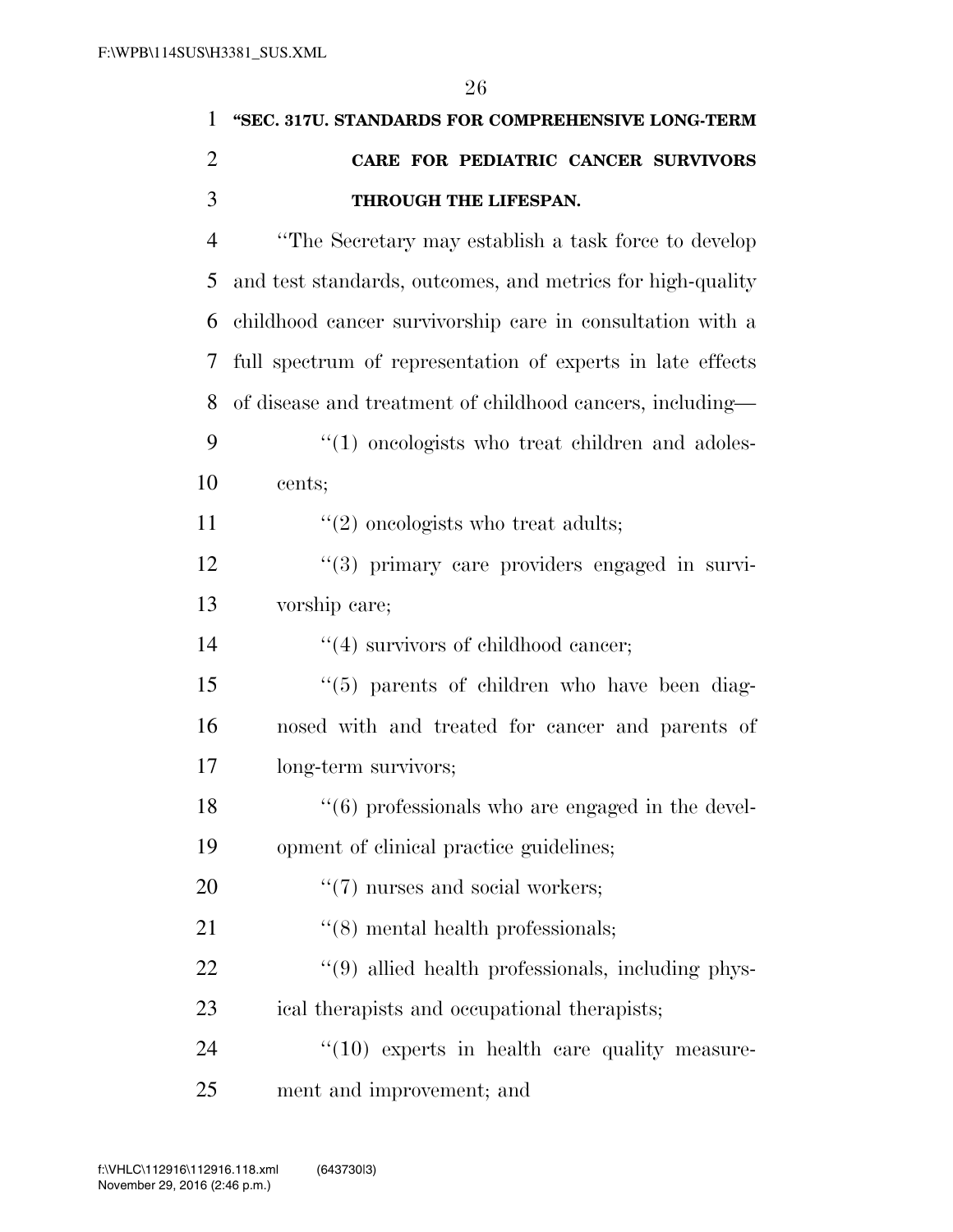1 ''(11) others, as the Secretary determines ap-propriate.''.

#### **SEC. 204. SURVIVORSHIP DEMONSTRATION PROJECT.**

 (a) IN GENERAL.—Not later than one year after the date of the enactment of this Act, the Secretary of Health and Human Services (referred to in this section as the ''Secretary'') may carry out a demonstration project over a 3-year period, designed to improve the quality and effi- ciency of care provided to childhood cancer survivors throughout their lifespan, through improved care coordi-nation as survivors transitions to adult care.

(b) SELECTION OF DEMONSTRATION SITES.—

13 (1) MAXIMUM NUMBER OF SITES.—The max- imum number of sites at which the demonstration project under subsection (a) is carried out may not exceed 10.

 (2) DIVERSITY OF SITES.—In selecting entities to participate in the demonstration project, the Sec- retary may, to the extent practicable, include in such selection—

 (A) small-, medium-, and large-sized sites; and

 (B) sites located in different geographic areas.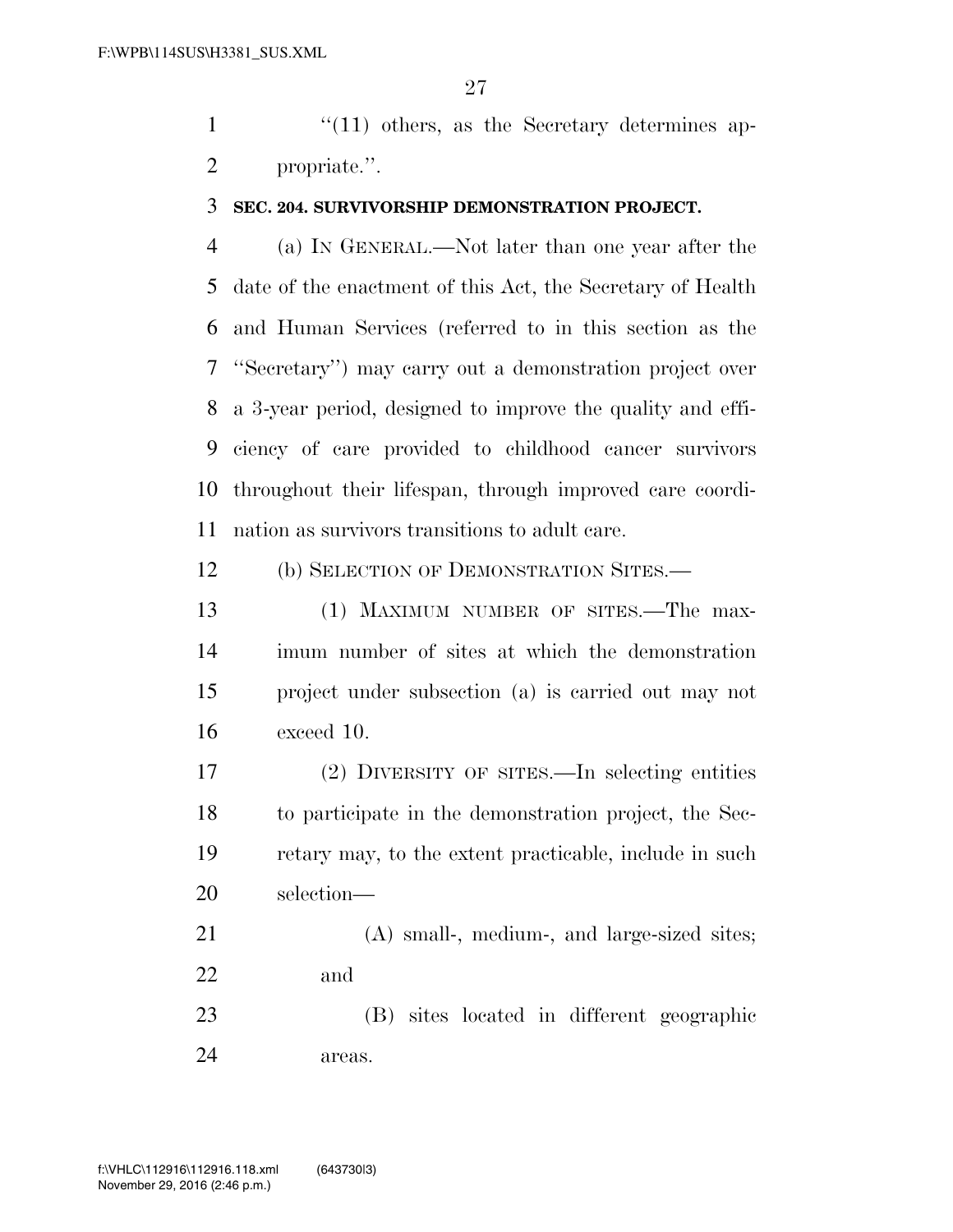(c) ACTIVITIES UNDER DEMONSTRATION PROJECT.—The activities conducted under the demonstra- tion project under subsection (a) may, in addition to any other activity specified by the Secretary, include activities that seek to develop different models of care coordination, including transitions of care, follow-up care, monitoring, and other survivorship related programs that utilize a multidisciplinary, team based approach to care, including any of the following activities: (1) Coordination of care and transitions of care between cancer care providers, primary care physi- cians, mental health professionals and any other rel- evant providers. (2) Dissemination of information to, and train- ing of, health care providers about linguistically and culturally competent follow-up care specific to cancer survivors. (3) Development of monitoring programs for cancer survivors and their families. (4) Incorporation of peer support and men- toring programs to improve the quality of life of can- cer survivors. (5) Designing systems and models for the effec-24 tive transfer of treatment information and care sum-maries from cancer care providers to other health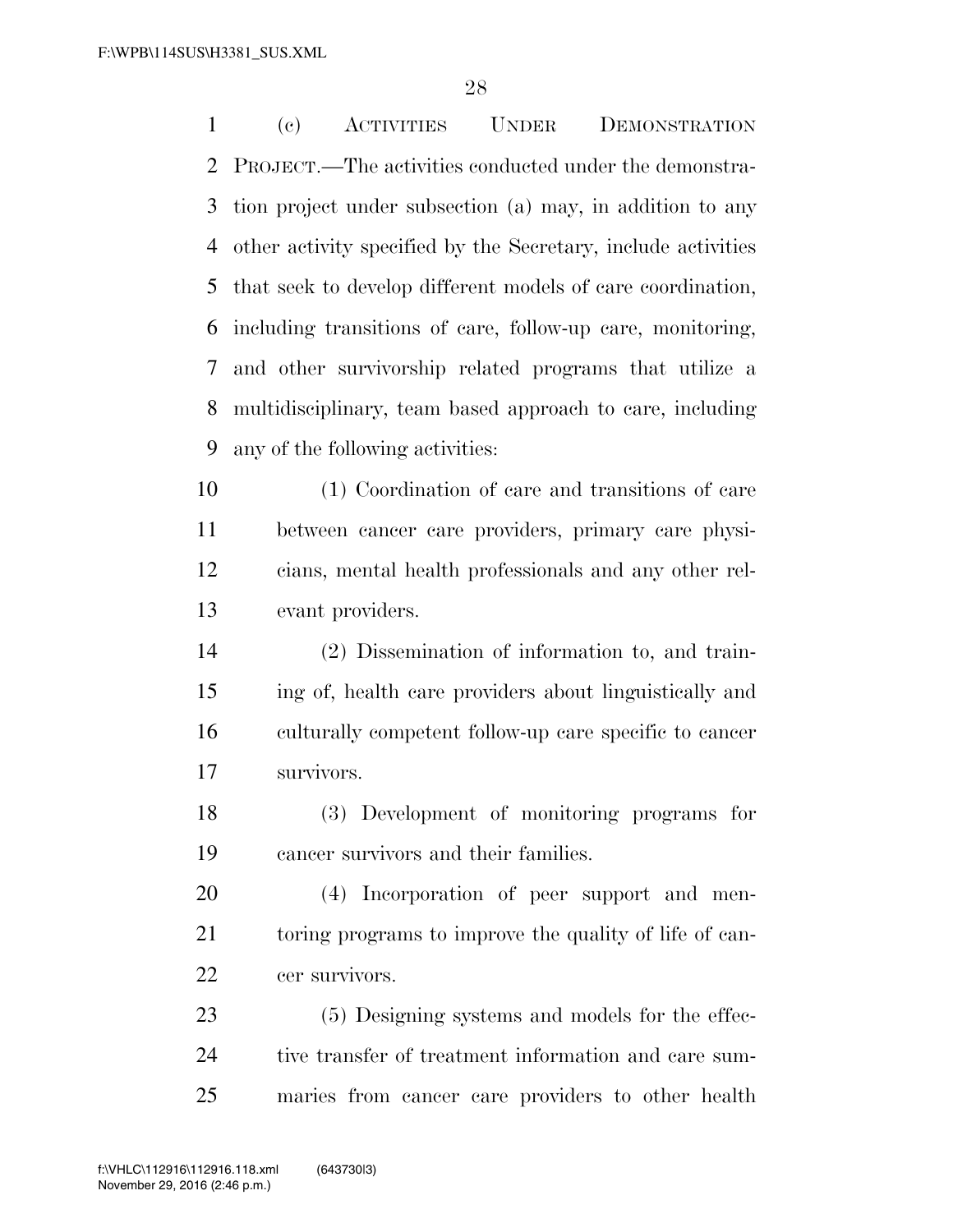care providers (including risk factors and a care plan).

 (6) Evaluation of functional status and incorpo- ration of specific functional needs into the care plan-ning process.

 (7) Dissemination of the information on activi- ties and programs conducted under this section to other health care providers (including primary care physicians) and to cancer survivors and their fami-lies, where appropriate.

(8) Other items determined by the Secretary.

 (d) MEASURES.—The Secretary may use the fol-lowing measures to assess the performance of each site:

 (1) Patient care and patient/family satisfaction measures.

(2) Resource utilization measures.

 (3) Adult survivorship measures, as appro-priate.

 (e) GAO REPORT.—The Comptroller General of the United States shall submit a report to Congress evaluating the success of the demonstration project. Such report shall include an assessment of the impact of the project upon the quality and cost-efficiency of services furnished to indi- viduals under this title, including an assessment of the sat-isfaction of such individuals with respect to such services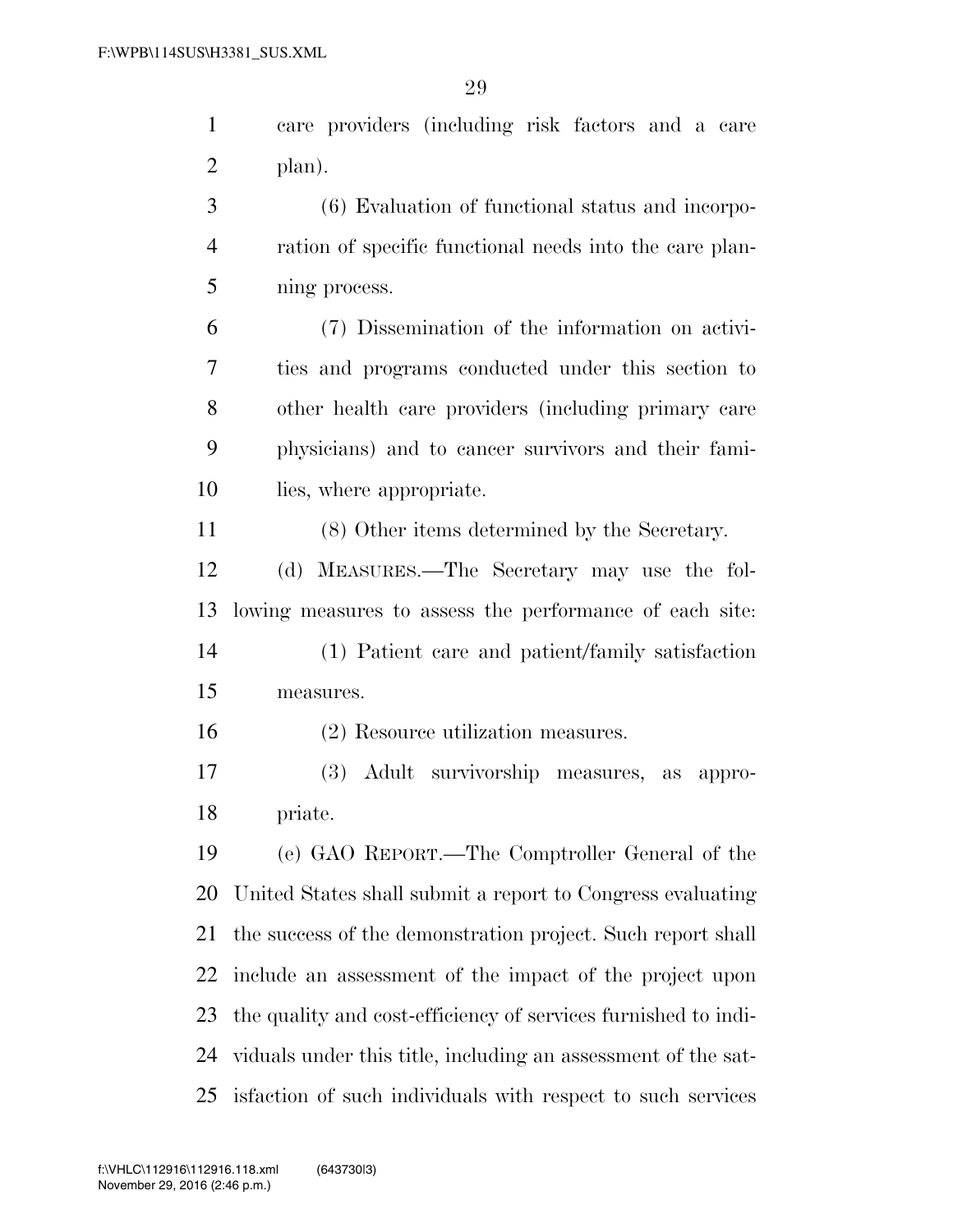that were furnished under such project. Such report shall include recommendations regarding the possible expansion of the demonstration project.

# **Subtitle B—Coverage and Payment of High Quality Care**

## **SEC. 211. REPORT BY THE COMPTROLLER GENERAL.**

 (a) IN GENERAL.—The Comptroller General of the United States shall conduct a review and submit rec- ommendations to Congress on existing barriers to obtain- ing and paying for adequate medical care for survivors of childhood cancer.

 (b) CONSIDERATIONS.—In carrying out the review and formulating recommendations under subsection (a), the Comptroller General shall—

 (1) identify existing barriers to the availability of complete and coordinated survivorship care for survivors of childhood cancer and to the availability of expert pediatric palliative care, including consider-ation of—

 (A) understanding and education among patients, health care providers, regulators, and 22 third-party payors;

 (B) adequacy of payment codes to cover necessary survivorship services;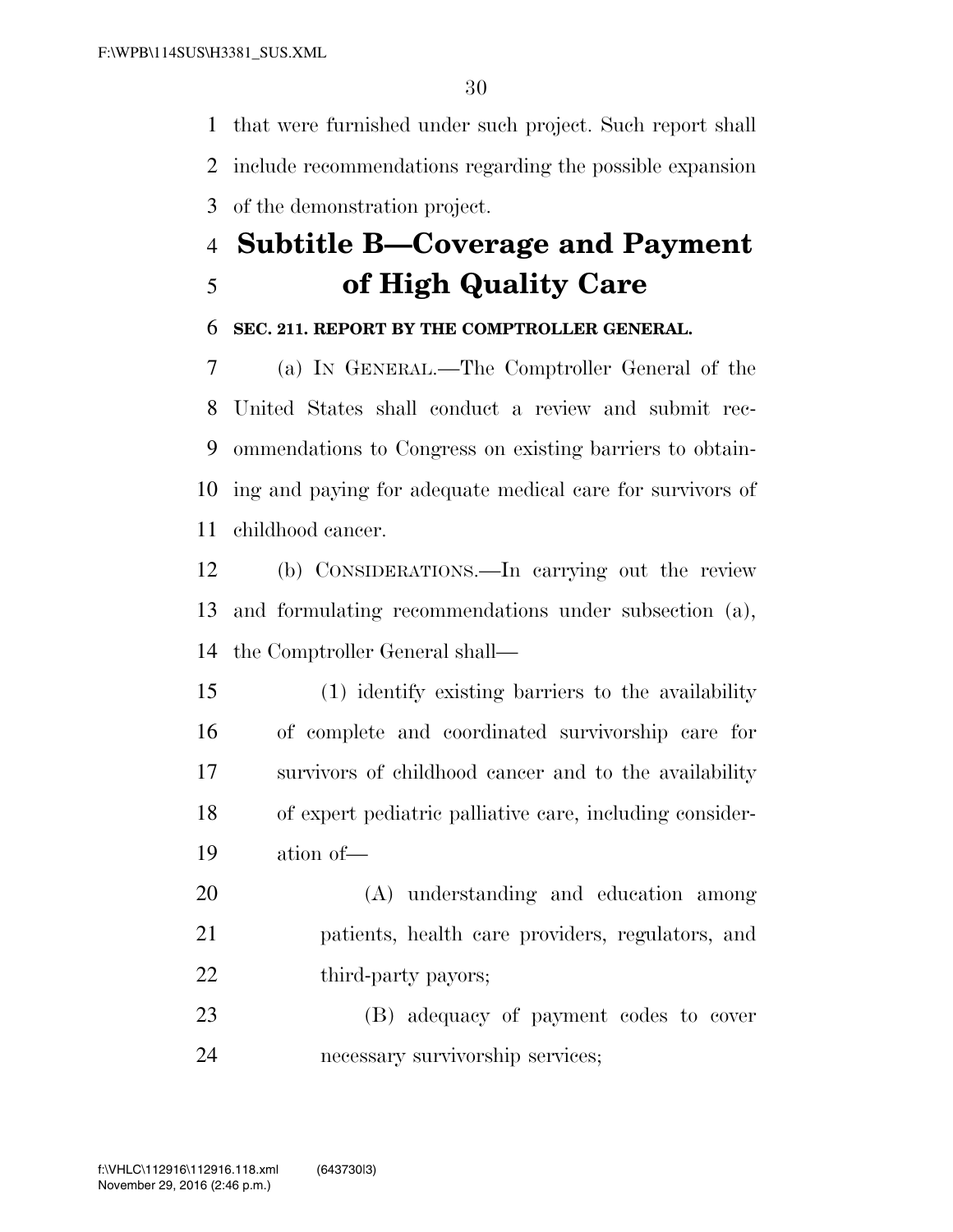| $\mathbf{1}$   | (C) access to necessary medical and other              |
|----------------|--------------------------------------------------------|
| $\overline{2}$ | services for such survivors, including the serv-       |
| 3              | ices described in subsection (c); and                  |
| $\overline{4}$ | (D) lack of pediatric palliative care across           |
| 5              | all stages of illness and hospice services for pa-     |
| 6              | tients approaching the end of life; and                |
| 7              | (2) make recommendations to provide improved           |
| 8              | access and payment plans for childhood cancer sur-     |
| 9              | vivorship programs and palliative care, including      |
| 10             | psychosocial services and coverage of such services.   |
| 11             | (c) SERVICES DESCRIBED.—The services described in      |
| 12             | this subsection are the following:                     |
| 13             | (1) Coordinated multidisciplinary long-term fol-       |
| 14             | low-up care with access to appropriate pediatric sub-  |
| 15             | specialists and adult subspecialists with specific ex- |
| 16             | pertise in survivorship, including subspecialists with |
| 17             | expertise in oncology, radiation oncology, surgery,    |
| 18             | cardiology, psychiatry or psychology, endocrinology,   |
| 19             | pulmonology, nephrology, dermatology, gynecology,      |
| 20             | and urology.                                           |
| 21             | (2) Appropriate organ function testing (particu-       |
| 22             | larly screening for potential problems at much         |
| 23             | younger ages than usually indicated in the general     |
|                |                                                        |